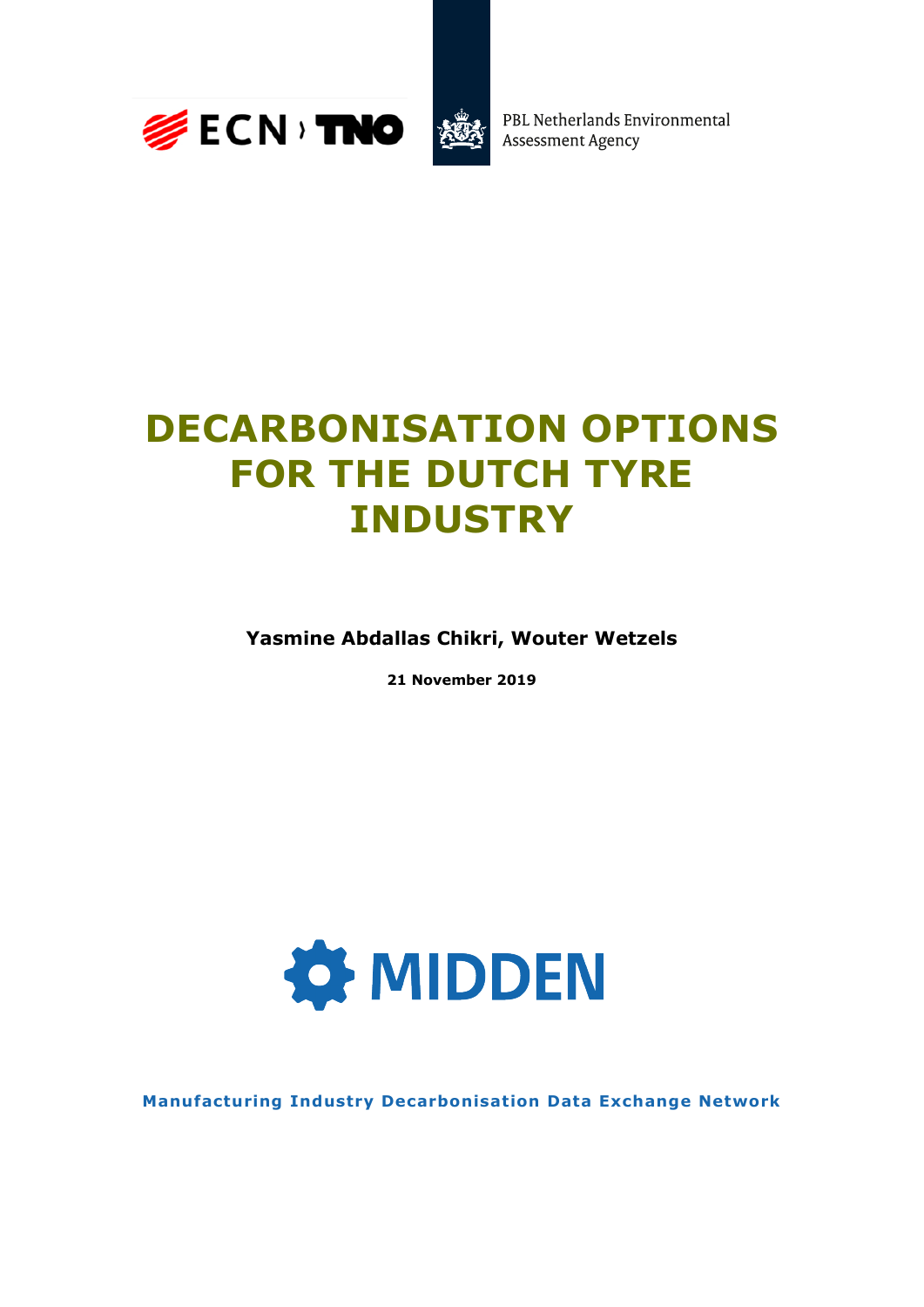#### **Decarbonisation options for the Dutch tyre industry**

© PBL Netherlands Environmental Assessment Agency; © ECN part of TNO The Hague, 2019 PBL publication number: 3819 TNO project nr. 060.33956 / TNO publication number: TNO 2019 P11200

#### **Authors**

Y. Abdallas Chikri and W. Wetzels

#### **Acknowledgements**

We thank Manfred Rudolf (Apollo Vredestein B.V.) who provided information and expertise that greatly contributed to this report. We also thank Professor Andrea Ramirez for her valuable input.

#### **MIDDEN project coordination and responsibility**

The MIDDEN project (Manufacturing Industry Decarbonisation Data Exchange Network) was initiated and is also coordinated and funded by PBL and ECN part of TNO. The project aims to support industry, policymakers, analysts, and the energy sector in their common efforts to achieve deep decarbonisation. Correspondence regarding the project may be addressed to: K.M. Schure (PBL), Klara.Schure@pbl.nl, or A.W.N van Dril (TNO), Ton.vanDril@tno.nl

#### **Production coordination**

PBL Publishers

This publication is a joint publication by PBL and ECN part of TNO and can be downloaded from: www.pbl.nl/en. Parts of this publication may be reproduced, providing the source is stated, in the form: Abdallas Chikri, Y. and Wetzels, W., 2019. Decarbonisation options for the Dutch tyre industry. PBL Netherlands Environmental Assessment Agency and ECN part of TNO, The Hague.

PBL Netherlands Environmental Assessment Agency is the national institute for strategic policy analysis in the fields of the environment, nature and spatial planning. We contribute to improving the quality of political and administrative decision-making by conducting outlook studies, analyses and evaluations in which an integrated approach is considered paramount. Policy relevance is the prime concern in all of our studies. We conduct solicited and unsolicited research that is both independent and scientifically sound.

ECN part of TNO has a twofold mission: to accelerate the energy transition and to strengthen the competitive position of the Netherlands. ECN part of TNO conducts independent and internationally leading research and we stand for an agenda-setting, initiating and supporting role for government, industry and NGOs.

This report was reviewed by Apollo Vredestein B.V. PBL and ECN part of TNO remain responsible for the content. The decarbonisation options and parameters are explicitly not verified by the companies.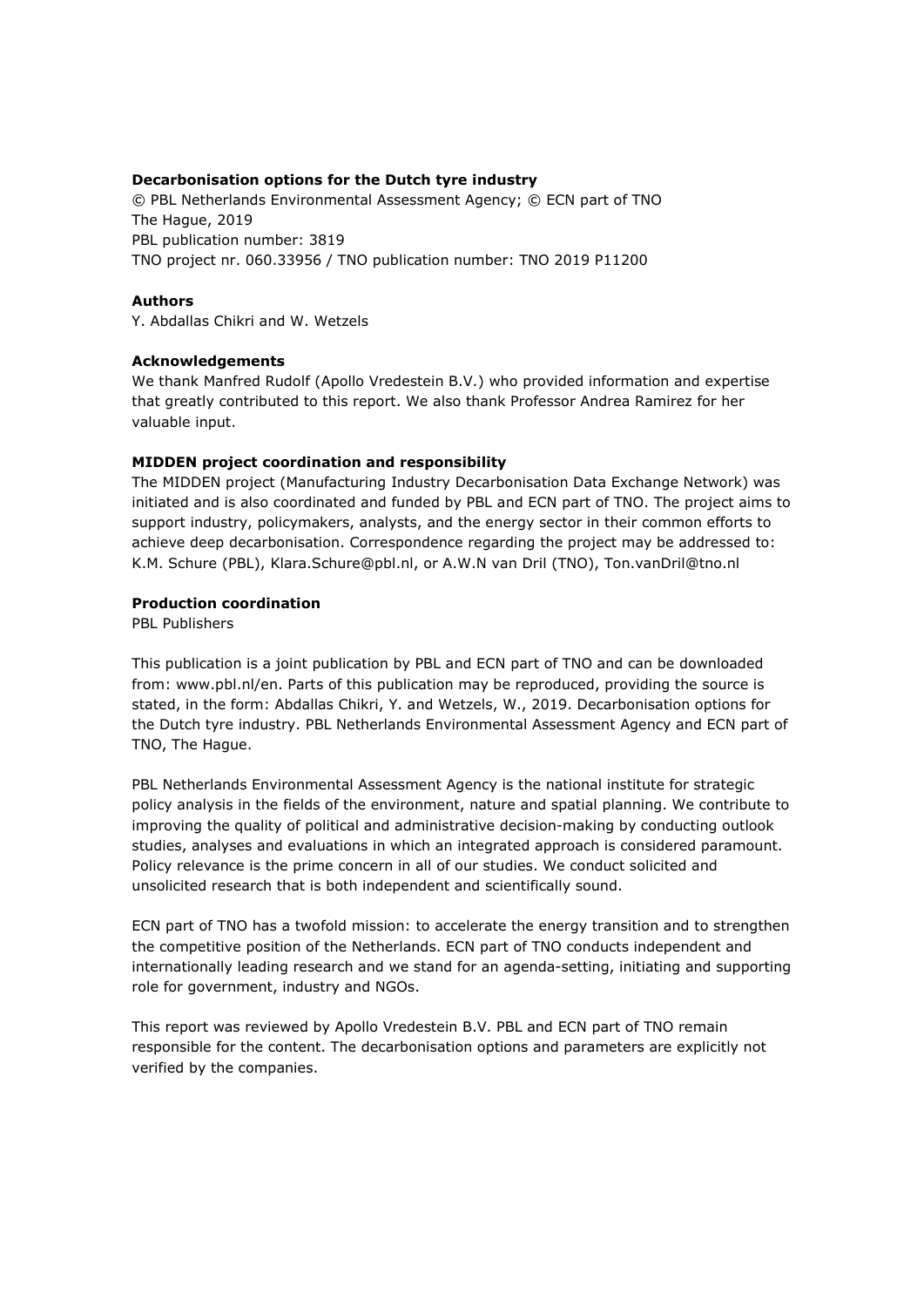# **Contents**

|                                        | Summary                                                                                                                                                                          | 4                                |
|----------------------------------------|----------------------------------------------------------------------------------------------------------------------------------------------------------------------------------|----------------------------------|
| 1.                                     | <b>INTRODUCTION</b><br><b>TYRE PRODUCTION IN THE NETHERLANDS</b>                                                                                                                 | 6<br>$\overline{7}$              |
| 1.1<br>1.2                             | Tyre industry in Europe<br>The Apollo Vredestein plant                                                                                                                           | 7<br>$\overline{7}$              |
| $\overline{2}$                         | <b>TYRE PRODUCTION PROCESSES</b>                                                                                                                                                 | 9                                |
| 2.1<br>2.2<br>2.3<br>2.4               | Section 1: Rubber compounds<br>Section 2: Components manufacturing & assembly<br>Section 3: Vulcanisation unit<br>The Apollo Vredestein process: mass balance and energy balance | 9<br>10<br>12<br>13              |
| 3                                      | <b>TYRE PRODUCTS AND APPLICATION</b>                                                                                                                                             | 17                               |
| 3.1<br>3.2<br>3.3<br>3.4               | Tyre application<br>Tyre life cycle environmental impact<br>End-of-life management<br>Applications of recycled materials                                                         | 17<br>17<br>19<br>22             |
| 4                                      | OPTIONS FOR DECARBONISATION                                                                                                                                                      | 23                               |
| 4.1<br>4.2<br>4.3<br>4.4<br>4.5<br>4.6 | Biomass boiler<br>Heat supply: Twence<br>Electric boilers<br>Hybrid boilers<br>Hydrogen boiler<br>Solar PV                                                                       | 23<br>24<br>24<br>25<br>26<br>26 |
| 5                                      | <b>DISCUSSION</b><br><b>REFERENCES</b>                                                                                                                                           | 27<br>28                         |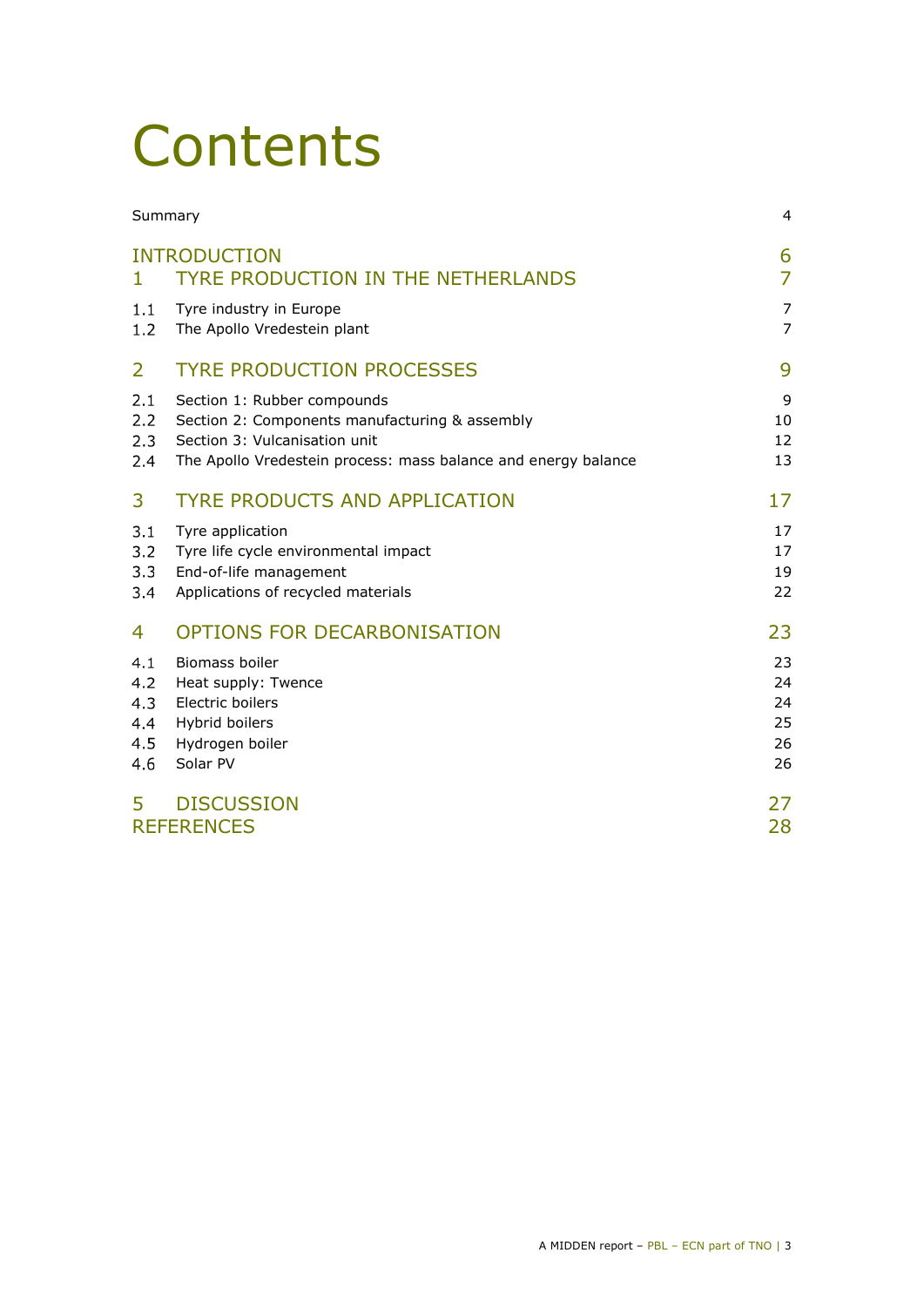# FINDINGS

## <span id="page-3-0"></span>Summary

In the Netherlands, Apollo Vredestein in Enschede is the largest tyre manufacturer. The company mainly produces two categories of tyres: passenger car and agricultural tyres. Its products are sold in the market under two brands, namely, Vredestein and Apollo. In 2015 the production capacity for passenger car tyres was 6.4 million tyres a year (approximately 18,000 tyres/day). The production volume in 2015 is estimated to be 6.2 million tyres.

A tyre is made of several components and raw materials. Most of these components are manufactured in the plant to later be assembled and treated providing the desired final product. The production process is divided in three sections:

- Section 1 includes the mixing units and rubber slabs production. The rubber is softened with mills, and then the chemicals are added and mixed. The resulting mix is transformed in rubber slabs.
- Section 2 includes the production units of the main components of a tyre: the body plies, belts, beads, treads and sidewalls which are produced in extruders and calendars. Subsequently these components are assembled to form a green tyre or uncured tyre.
- Section 3 corresponds with the vulcanisation process. During this process, the green tyre is introduced in a mould to shape the tread, and heated at 190  $°C$  and 14.5 bar for 10 minutes, using steam.

The direct greenhouse gas emissions from the plant are due to natural-gas used in heat and steam production. Electricity consumption causes indirect greenhouse gas emissions. The main decarbonisation options are natural gas substitution by using biomass boilers, electric boilers, hybrid boilers or hydrogen boilers.

| <b>Section</b>  | final)<br>g<br>٥<br>G<br>ö<br>16<br>(MJ/kg)<br>Electri | ã<br>Œ<br>Electrici<br><b>CONSUM</b><br><u>ତ୍ର</u><br><b>m</b><br>(prin<br>2 | <b>D</b><br>$\overline{\Xi}$<br><b>consumption</b><br>gas<br><u>Natural</u><br>tyre) | (final)<br>ectricity<br><b>Consumption</b><br>ear)<br>ŏ<br><b>Total</b><br>B | electricity<br>tion<br>٥<br><b>CONSUM</b><br>w<br>ő<br><b>Total</b><br>ع | lion<br>Se<br>ō<br>in<br>T<br>Ω<br>Œ<br>natura<br><b>Total</b><br>ັທ<br>Ξ<br>P<br>ē | 9<br>issio<br>$\bullet$<br>ect<br>c<br>E<br>ä<br>(kt | emissions<br>Indirect**<br>(kt CO <sub>2</sub> ) |
|-----------------|--------------------------------------------------------|------------------------------------------------------------------------------|--------------------------------------------------------------------------------------|------------------------------------------------------------------------------|--------------------------------------------------------------------------|-------------------------------------------------------------------------------------|------------------------------------------------------|--------------------------------------------------|
| Section 1       | 2.0                                                    | 5.0                                                                          |                                                                                      | 112                                                                          | 279                                                                      |                                                                                     |                                                      | 20.8                                             |
| Section 2       | 0.7                                                    | 1.7                                                                          |                                                                                      | 39                                                                           | 96                                                                       |                                                                                     |                                                      | 7.2                                              |
| Section 3       | 1.1                                                    | 2.9                                                                          | 5.2                                                                                  | 64                                                                           | 160                                                                      | 287                                                                                 | 16.3                                                 | 12.0                                             |
| <b>Building</b> | 0.1                                                    | 0.2                                                                          | 0.2                                                                                  | 5                                                                            | 12                                                                       | 11                                                                                  | 0.6                                                  | 0.9                                              |
| Total           | 3.9                                                    | 9.8                                                                          | 5.4                                                                                  | 219                                                                          | 547                                                                      | 299                                                                                 | 16.9                                                 | 40.8                                             |

## **Table S1 Energy consumption and emissions, per section, in 2015. Source: (Rudolf M. , 2018).**

\* The emission factor used for natural gas is 56.6 kg/GJ (Netherlands Enterprise Agency, 2018)**.** 

\*\* The emission factor used for electricity consumption is 74.6 kg/GJ<sub>prim</sub>. The primary energy factor for electricity is 2.5 (Rudolf M. , 2018).

The most energy-intensive phases in the lifecycle of a tyre are the raw materials production and the use phase of a tyre. In the Netherlands approximately 100% of the tyres are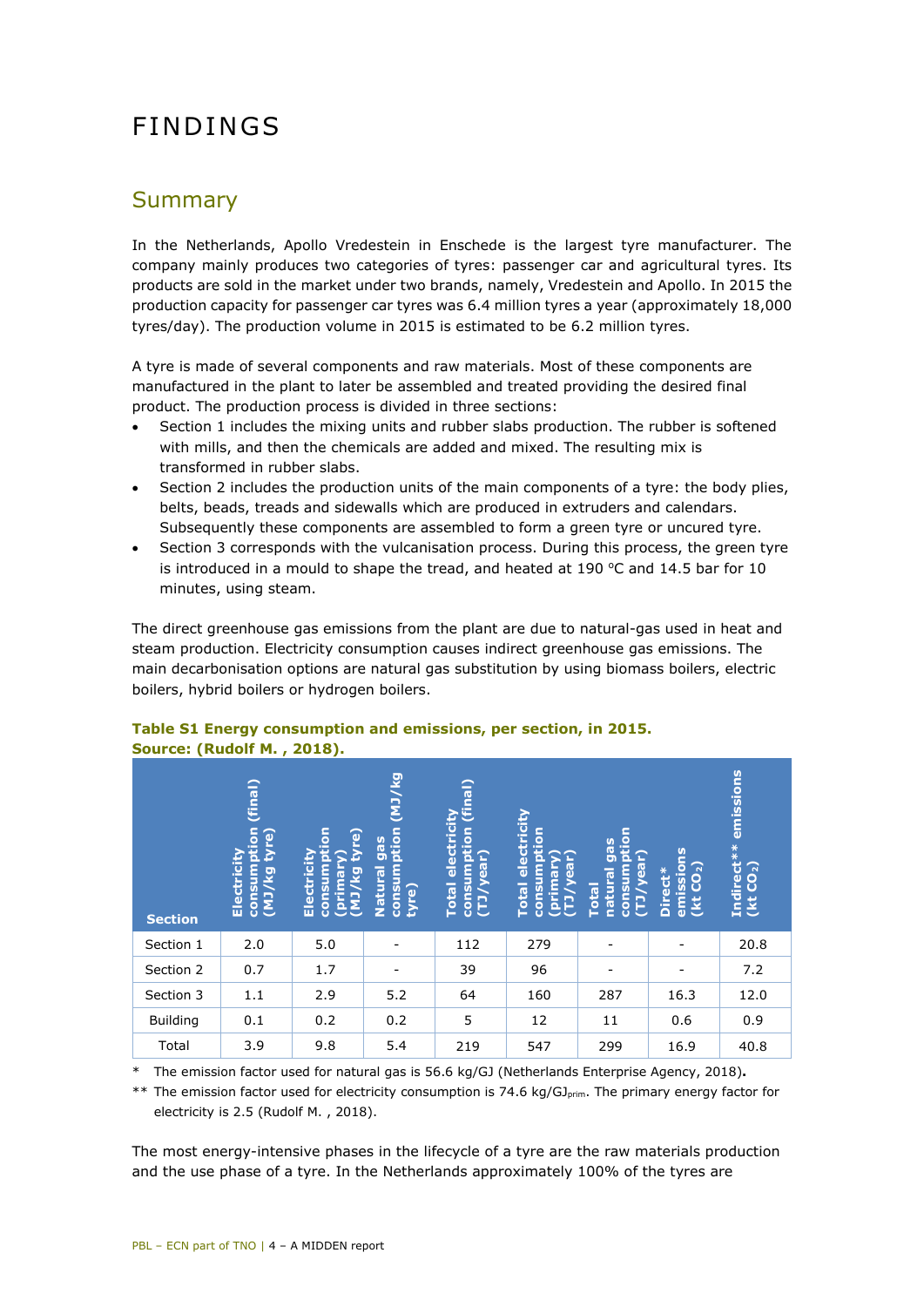recovered. Recycling of materials, such as rubber, steel, textile and carbon black, can reduce the energy consumption and emissions in the production chain. Reducing the rolling resistance of tyres can reduce the emissions during the use of the tyres.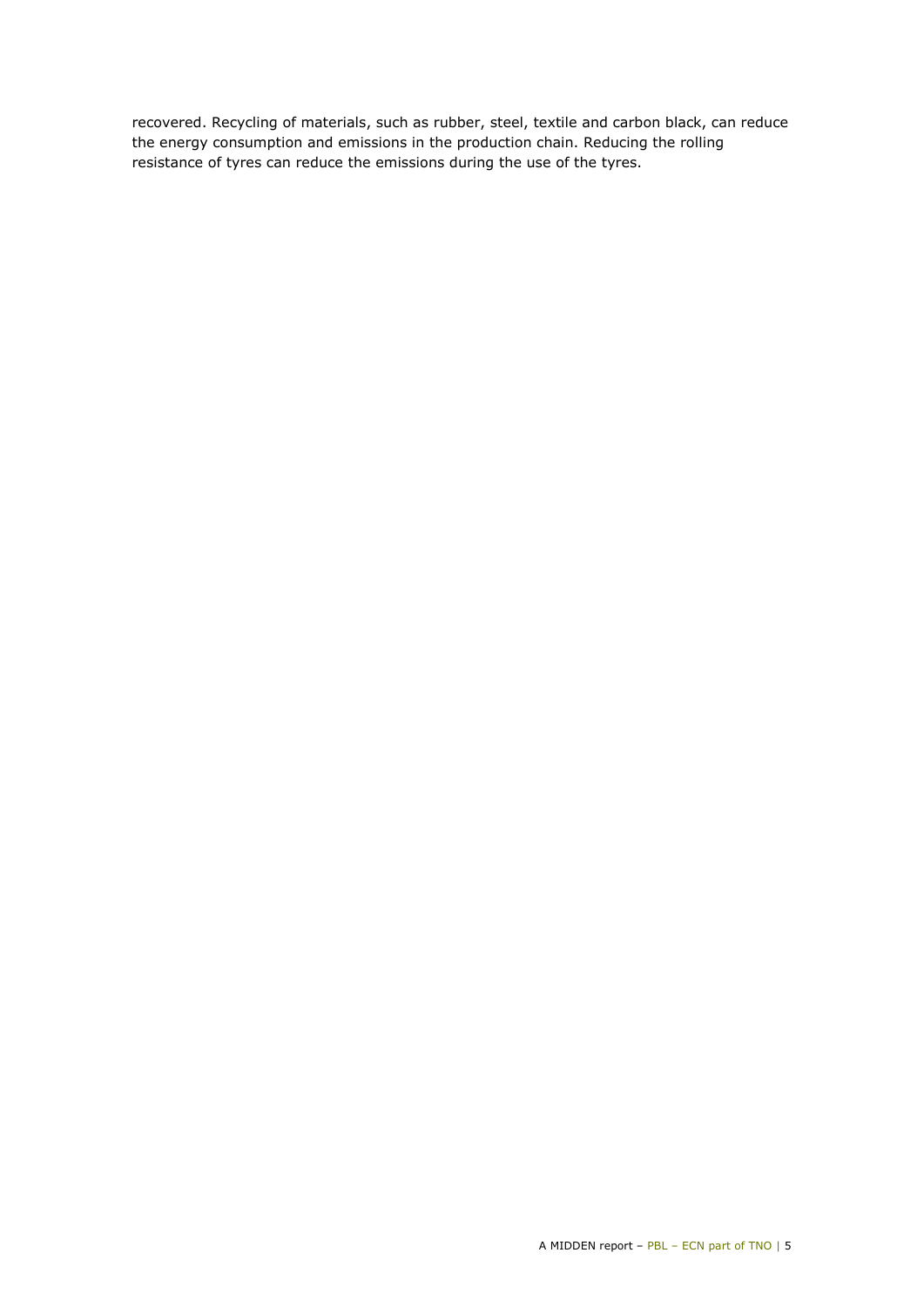# FULL RESULTS

# <span id="page-5-0"></span>Introduction

This report describes the current situation for the tyre production in the Netherlands and the options and preconditions for its decarbonisation. The study is part of the MIDDEN project (Manufacturing Industry Decarbonisation Data Exchange Network). The MIDDEN project aims to support industry, policymakers, analysts, and the energy sector in their common efforts to achieve deep decarbonisation. The MIDDEN project will update and elaborate further on options in the future, in close connection with the industry.

## **Scope**

This report describes the tyre production in the Apollo Vredestein plant which is situated in Enschede. Moreover, the decarbonisation options for this plant are analysed and discussed. The main decarbonisation options are natural gas substitution by using biomass boilers, electric boilers, hybrid boilers or hydrogen boilers.

In the Netherlands, tyre producers include: Apollo Vredestein B.V. (Ir. Schiffstraat 370, 7547 RD, Enschede).

Production processes include tyre manufacturing; products include: passenger car tyres and agricultural tyres.

# Reading guide

Section 1 introduces the Dutch tyre industry. Section 2 describes the current situation for tyre production processes in the Netherlands, and Section 3 describes the relevant products of these processes, while options for decarbonisation are systematically quantified and evaluated in Section 4. The feasibility of and requirements for those decarbonisation options are discussed in Section 5.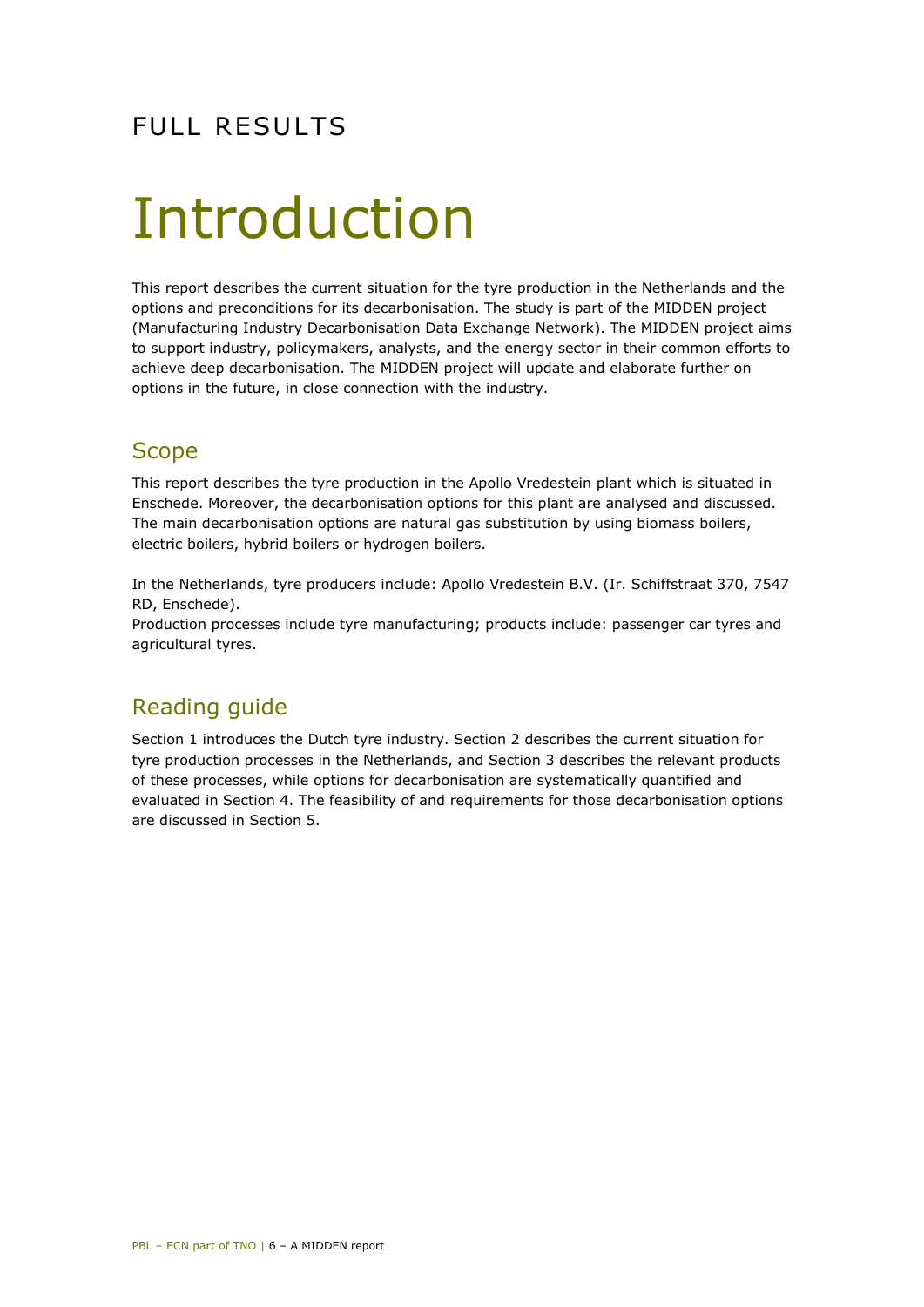# <span id="page-6-0"></span>1 Tyre production in the Netherlands

In this section an overview of the tyre manufacturing industry is presented. First, the European tyre industry is introduced and the trends of vehicle sales are described. Subsequently, an introduction to the history, production and emissions from the Apollo Vredestein plant is provided.

#### <span id="page-6-1"></span> $1.1$ Tyre industry in Europe

In Europe the tyres production was 4.94 million tonnes in 2016 (ETRMA, 2017). In total approximately 300 million of passenger car tyres and 18 million of truck tyres are produced each year. Currently, the European manufacturers represent 66% of the global market. Apollo Vredestein sells tyres in Europe and approximately 100 countries outside Europe (Apollo Tyres, 2019).

The growth of the automotive industry is important for the sales of the tyre manufacturing industry. Globally, the trend of light vehicle sales is fairly flat except for China and Canada for which sales decreased in 2018 (Automotive, 2018). In Europe sales slightly increased. In particular in Western Europe and in Eastern Europe the sales rose by 0.2% and 1.9%, respectively (total sales were 15 million and 3.8 million vehicles, respectively). Furthermore, the vehicle parc in 2016 in Europe was 328 million units. In the Netherlands there were 8.22 million cars (ETRMA, 2017).

#### <span id="page-6-2"></span> $1.2<sub>2</sub>$ The Apollo Vredestein plant

In the Netherlands, Apollo Vredestein in Enschede is the largest tyre manufacturer. The Apollo Vredestein plant was founded in 1946 under the name NV Nederlandsch-Amerikaansche Autobanden-fabriek Vredestein by NV Rubberfabriek Vredestein and B.F. Goodrich (20% shares). In 1971, B.F. Goodrich took over the company selling the Vredestein products globally. In 1976 the Dutch state acquired 49% of the Vredestein shares. Later, from 1990, the company was owned by three Dutch investors until 2009 in which the Indian company Apollo Tyres Ltd acquired Vredestein and changed the name to Apollo Vredestein B.V. (Apollo Tyres, 2019).

The company mainly produces two categories of tyres: passenger car and agricultural tyres. Its products are sold in the market under two brands, namely, Vredestein and Apollo. In 2017 the revenues were predominantly from passenger car tyres, 83% of the total revenues, while 14% corresponded to agricultural tyres. In 2018 the total revenues were EUR 471.6 million and the number of employees was 1,719 in total (Grant Thornton, 2018).

The production capacity for passenger car tyres is 6.4 million tyres a year (approximately 18,000 tyres/day). The average weight of tyres produced in the plant is approximately 9 kg considering the total kilos of tyre and the total number of tyres produced in 2011 (Rudolf M., 2018). The capacity is approximately 60,000 tonnes/year. However, part of the production is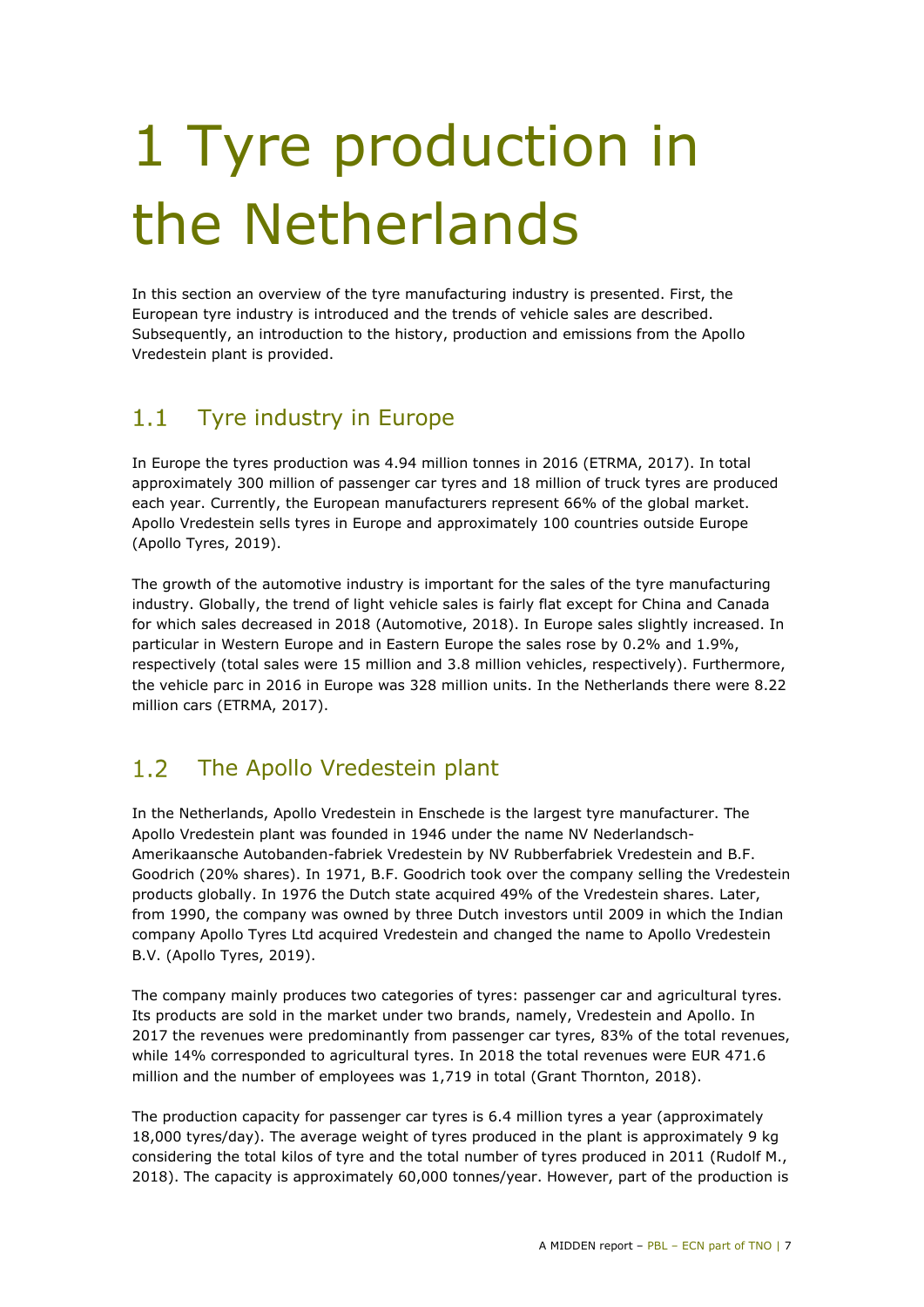planned to be transferred to the new plant operating in Hungary. The production capacity in Enschede is planned to be reduced to 16,000 tyres/day, but the production tonnage will remain at current levels (Tyrepress, 2018).

The direct greenhouse gas emissions from the plant are due to natural gas use for heat and steam production. In Figure 1 it can be seen that in the last years emissions have shown a downward trend. The company is currently looking for solutions to reduce its emissions (Grant Thornton, 2018) (Rudolf M. , 2018).

| <b>Year</b> | <b>Emission (tCO eq)</b> |
|-------------|--------------------------|
| 2009        | 16,592                   |
| 2010        | 18,258                   |
| 2011        | 17,315                   |
| 2012        | 17,245                   |
| 2013        | 17,322                   |
| 2014        | 17,086                   |
| 2015        | 16,889                   |
| 2016        | 16,561                   |
| 2017        | 16,264                   |
| 2018        | 16,242                   |

### **Table 1 Greenhouse gas emissions, per year, from the Apollo Vredestein plant (permit number: NL-200400199). Source: (NEa, 2019)**



**Figure 1 Greenhouse gas emissions, per year, from the Apollo Vredestein plant. Source: (NEa, 2019)**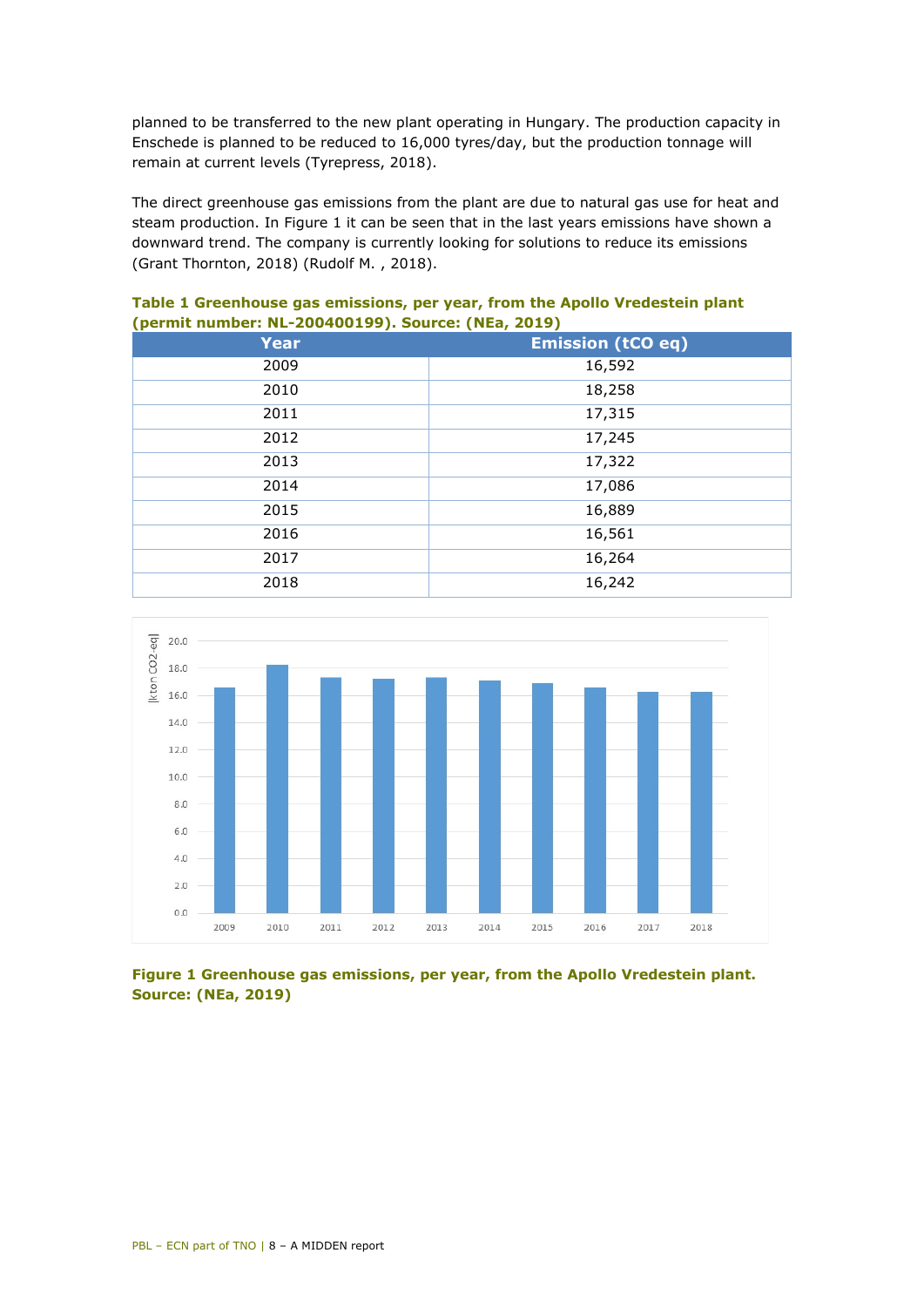# <span id="page-8-0"></span>2 Tyre production processes

In this section the production process of tyres is presented. A tyre is made of several components and raw materials. Most of these components are manufactured in the plant to later be assembled and treated providing the desired final product. The production process is divided in three sections:

- Section 1 includes the mixing units and rubber slabs production. The rubber is softened with mills, and then the chemicals are added and mixed. The resulting mix is transformed in rubber slabs.
- Section 2 includes the production units of the main components of a tyre: the body plies, belts, beads, treads and sidewalls which are produced in extruders and calendars. Subsequently these components are assembled to form a green tyre or uncured tyre.
- Section 3 corresponds with the vulcanisation process. During this process the green tyre is introduced in a mould to shape the tread.

These three sections are described in detail in Section 2.1, 2.2 and 2.3, respectively. Finally, a mass balance and energy balance are applied to the Apollo Vredestein plant process in Section 2.4

#### <span id="page-8-1"></span> $2.1$ Section 1: Rubber compounds

Section 1 includes the mixing units and rubber slabs production. First a compound is formed using several raw materials to reach the required properties. Among these materials are rubbers (polymers), carbon black (filler), pigments, antioxidants and additives. The materials are mixed in the so-called Banbury machine and the process occurs at high temperature and pressure. Once the conglomerate is homogenised a black material is obtained (Apollo Tyres, 2019). The properties of the compound are controlled with the temperature, mixing power, time of cycle and speed of the rotor (NHTSA, 2006).

Next, these batches are squeezed through rollers to obtain slabs or thin sheets which are stored and sent to the following units for further processing (section 2).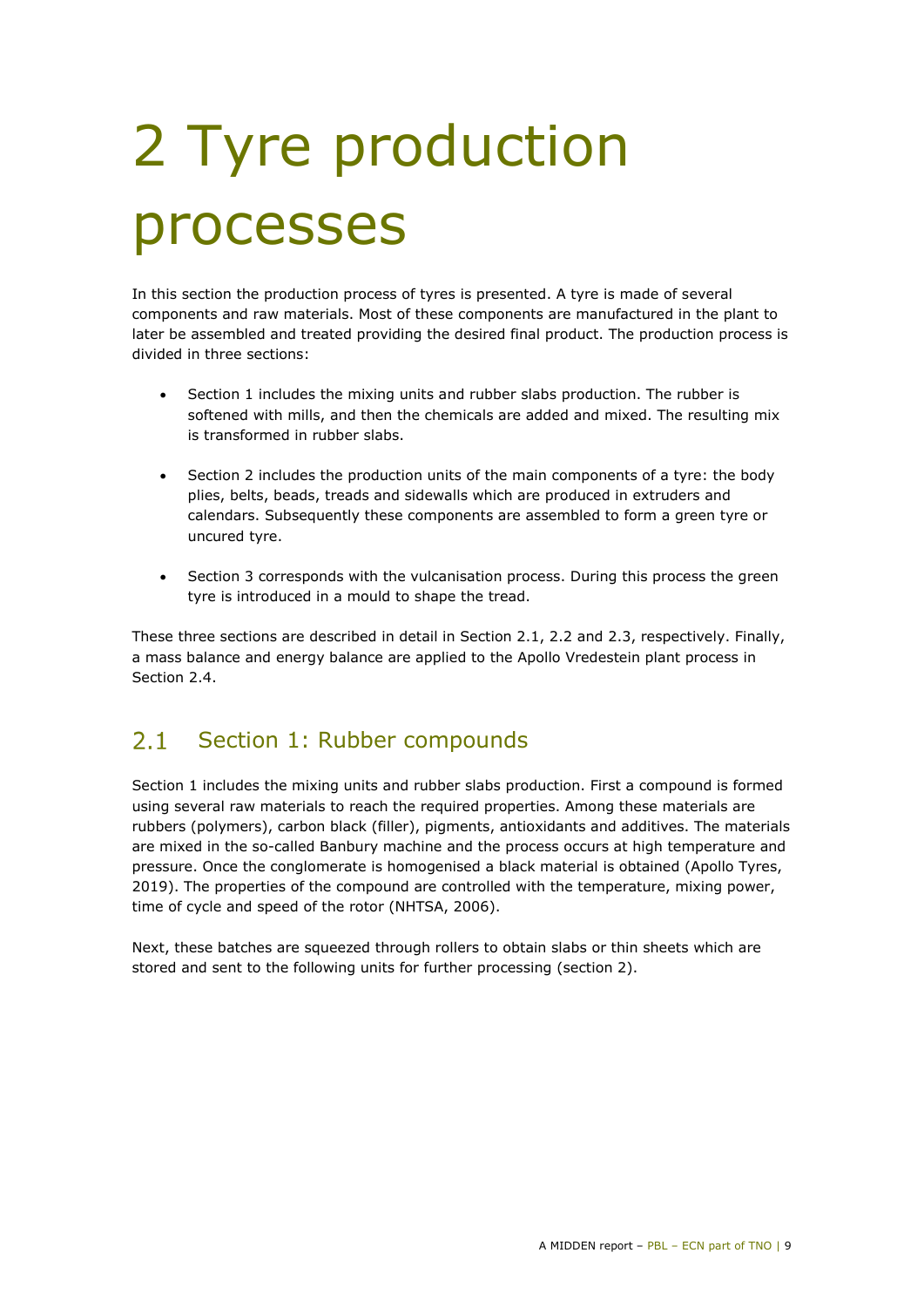

<span id="page-9-0"></span>**Figure 2 Banbury mixer and rollers to produce compound slabs (MAXXIS, 2018)**

#### $2.2$ Section 2: Components manufacturing & assembly

Section 2 includes the production units of the main components of a tyre. These components are manufactured through extrusion or calendaring processes. Eventually, all the components are assembled to form a tyre. The components and their manufacturing processes are described below.



**Figure 3 A simplified scheme of tyre components (V&F AUTO, 2016)**

### **Body plies**

Body plies are made of a reinforcing material and a rubber compound. The body plies provide stability and strength to the tyre. In this manufacturing process first a reinforcement material (rayon, polyester, nylon, aramid) in the form of filaments is twisted and cabled to form cords. Afterwards, these cords are woven to form a fabric. During this process two thin sheets of rubber are pressed and squeezed from both sides of the fabric through calendaring. Finally, the fabric is cut and rotated in order to place the cords oriented across the roll around which the fabric is stored (NHTSA, 2006).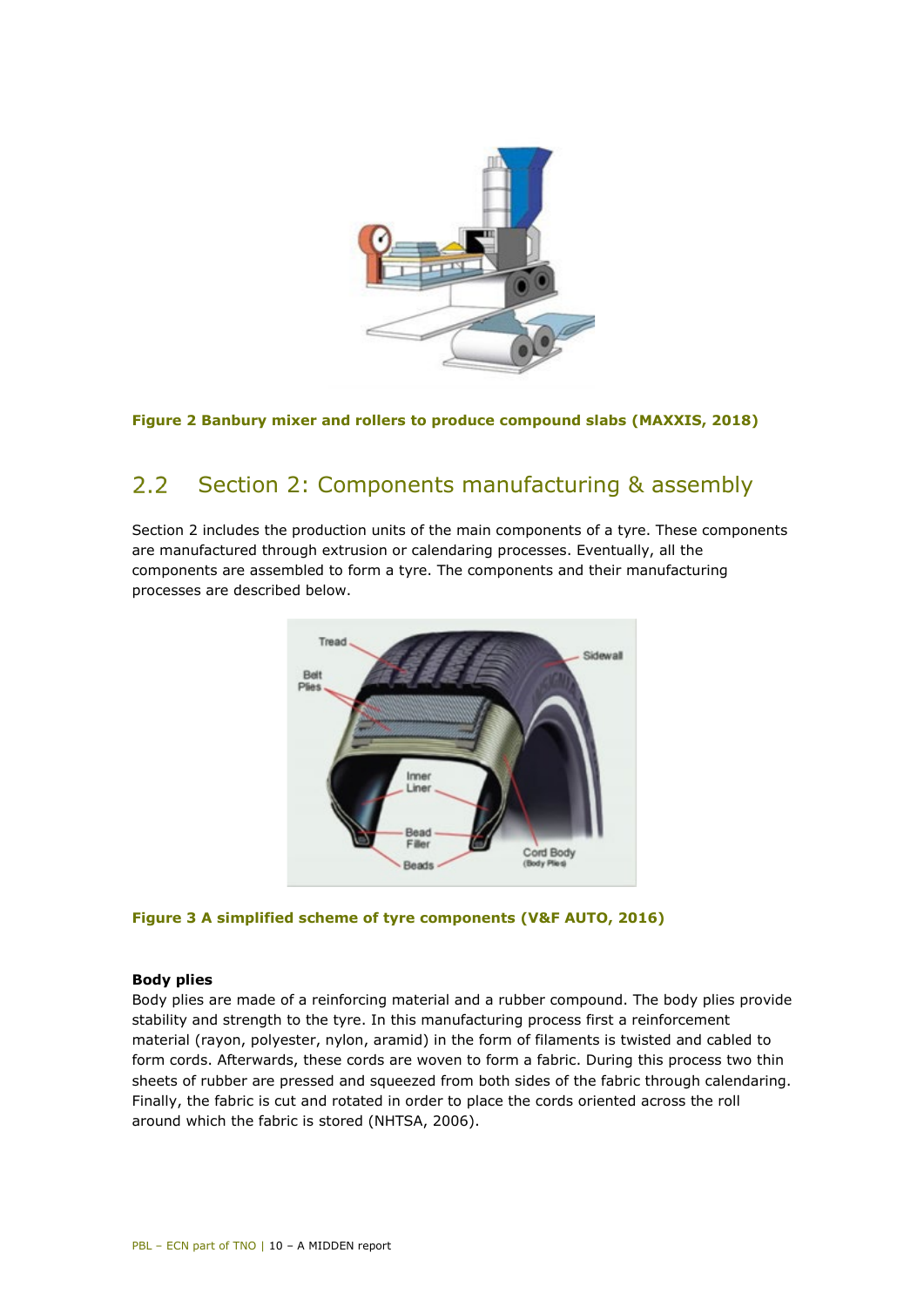

#### **Figure 4 Fabric calendaring and cutting process (MAXXIS, 2018)**

#### **Stabiliser ply**

The stabiliser ply or belt is made of steel cords that are fed to the process to make a sheet. After, the woven sheet is conducted through a calendar (rolls) where rubber layers are pressed on the sheet and between the cords. The ply is finally cut, rotated and stored as a continuous band. These plies provide impact resistance and stability (NHTSA, 2006).



#### **Figure 5 Steel belt calendaring and cutting process (MAXXIS, 2018)**

#### **Bead bundle**

A bead wire, which is bronze plated, is covered with rubber in an extrusion process. In the extrusion process the rubber is forced through an opening (die) providing the desired shape. The resulting thread is wrapped around a cast that provides the specific shape and diameter. The final product is a bread hoop which is placed in the tyre assembly process (NHTSA, 2006).



#### **Figure 6 Bead bundle extrusion process (MAXXIS, 2018)**

#### **Inner liner, treads and sidewalls**

The inner liner is located on the inner surface of a tyre. This thin ply is made of a rubber compound which is passed through a calendering process.

Treads and sidewalls are manufactured with an extruder which shapes the rubber compound by forcing the rubber through a die. After the extrusion the product is cooled and cut to obtain tread rubber (NHTSA, 2006).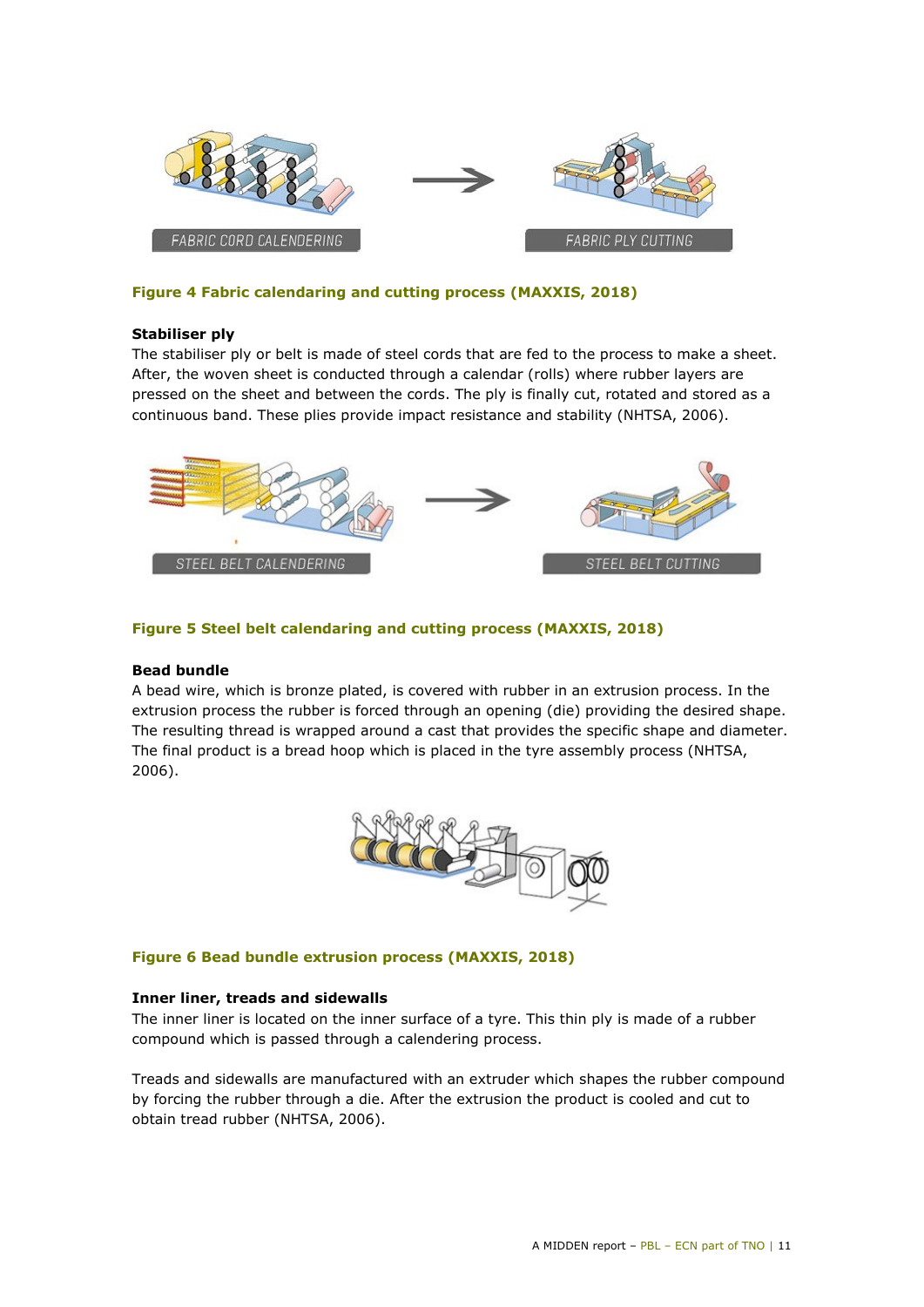

### **Figure 7 Inner liner, tread and sidewall manufacturing process (MAXXIS, 2018)**

#### **Assembly of the components**

The tyre is assembled on a rotating drum which is a building machine that shapes radial tyres providing a form similar to the final product. First the inner liner is rolled over the drum. On top of the inner liner two body plies are placed followed by the beads which are situated on both sides of the body ply. Subsequently, the body ply is turned up over the beads (NHTSA, 2006).

Next, the sidewall compound is placed in form of strips over the turned-up ply on each edge. Finally, the steel belts and the tread are positioned in the assembly. The former provides the resistance to punctures while the latter is in contact with the road. This process results in a green tyre or uncured tyre (Apollo Tyres, 2019).



#### <span id="page-11-0"></span>**Figure 8 Tyre assembly process (MAXXIS, 2018)**

#### $2.3$ Section 3: Vulcanisation unit

The result from the assembly process is a green tyre which has to be cured in a mould. This final process provides the tread the pattern designed. Moreover, it vulcanises the tyre. The curing process is performed at 190  $\degree$ C and 14.5 bar for 10 minutes, using steam (Apollo Tyres, 2019).

Figure 9 shows a diagram of all the units of the production process integrated.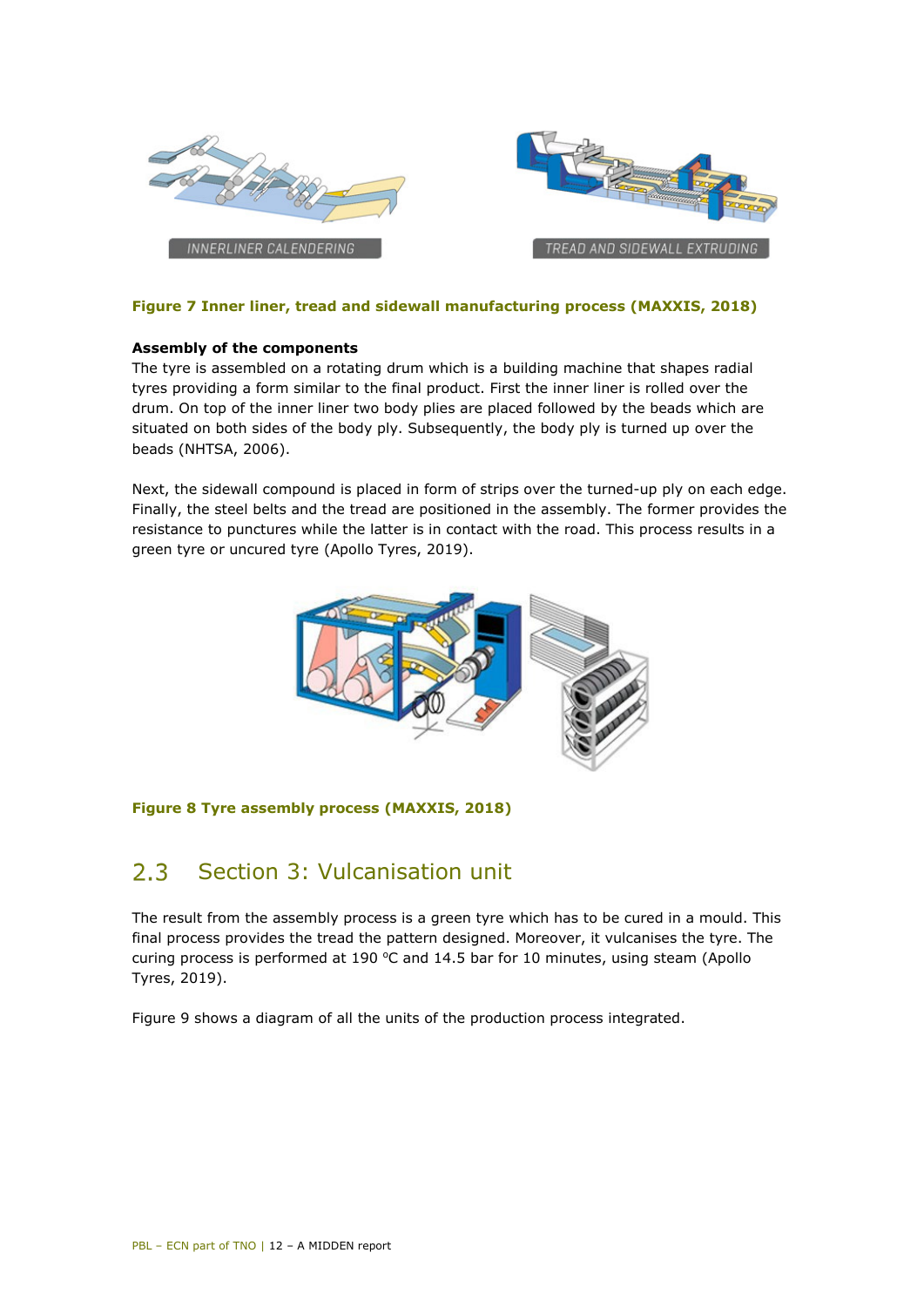

<span id="page-12-0"></span>**Figure 9 Production units in a tyre manufacturing process (MAXXIS, 2018)**

#### The Apollo Vredestein process: mass balance and  $2.4$ energy balance

The production process described previously is particularised for the Apollo Vredestein plant using information about the tyre composition and the energy consumption provided by the company (Rudolf M. , 2018). For each section, the mass balance, energy balance and emissions are quantified for the production of one tyre.

### **Mass balance**

The raw materials fed into the process to produce one tyre are shown in Table 2. Part of these materials leave the process as scrap and are not contained in the final product. The scrap leaving the process represents 6% of the raw materials used for producing a tyre. In the Apollo Vredestein plant passenger car and agricultural tyres are produced. According with the total kilos of tyre produced in the plant the average weight per tyre is estimated to be 9 kg.

Chemicals, textile and fillers (silica) can be quantified separately based on a general passenger tyre composition. The proportion of fillers, textile and chemicals are estimated according with the composition presented in the literature (U.S. Tire Manufacturers Association, 2019).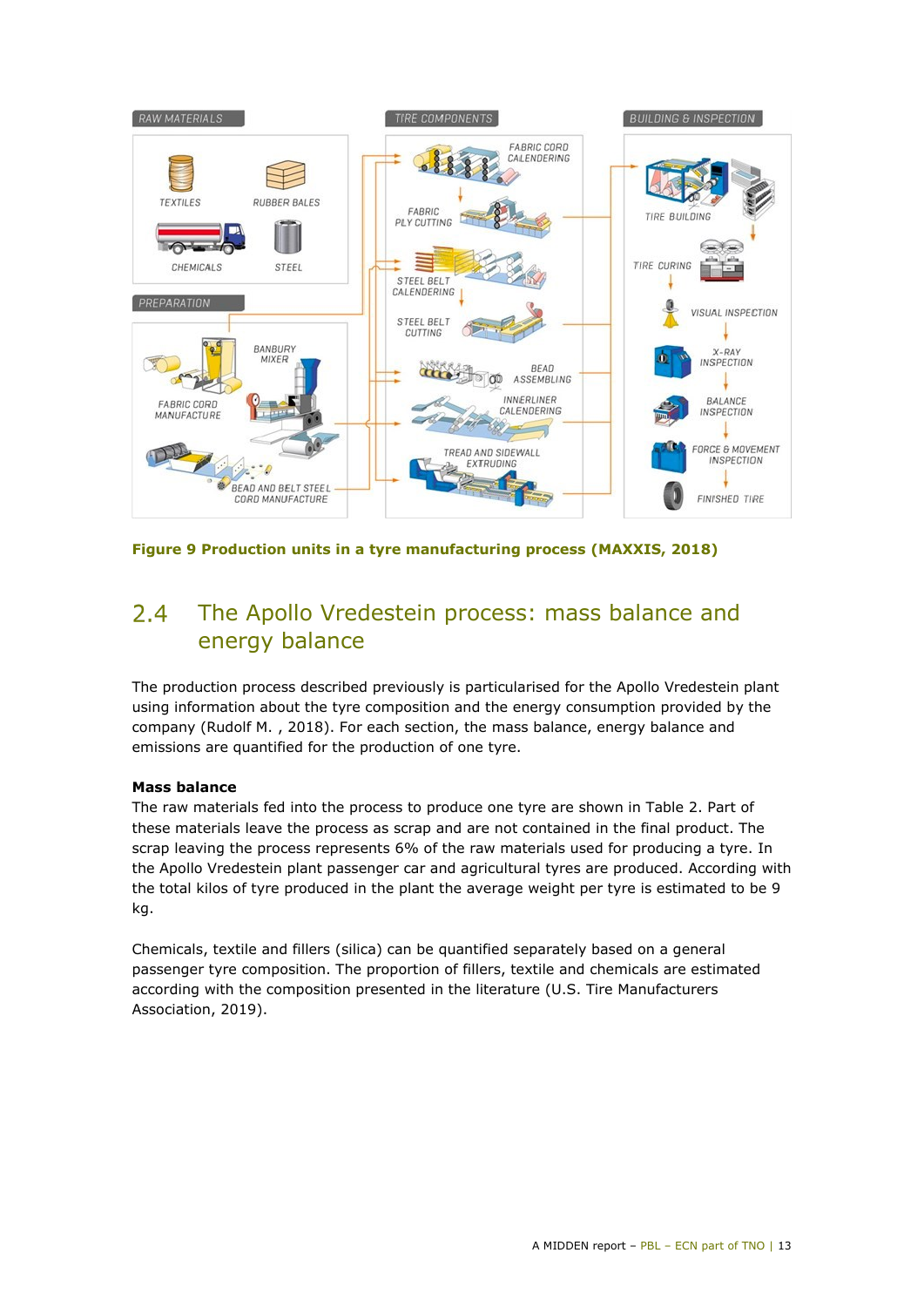| <b>Apollo Tyre</b><br>components                     | Share $(% )$ | Raw materials <sup>1</sup><br>(kg/tyre) | <b>Section</b> |
|------------------------------------------------------|--------------|-----------------------------------------|----------------|
| <b>Synthetic rubber</b>                              | 26           | 2.5                                     |                |
| <b>Natural rubber</b>                                | 16           | 1.5                                     |                |
| <b>Carbon black</b>                                  | 15           | 1.4                                     |                |
| <b>Steel</b>                                         | 11           | 1.0                                     | $\mathcal{P}$  |
| Others <sup>2</sup> (Chemicals,<br>textile, fillers) | 32           | 3                                       |                |
| Chemicals                                            | 15           | 1.4                                     |                |
| Fillers (silica)<br>$\blacksquare$                   | 12           | 1.1                                     |                |
| Textile                                              | 5            | 0.5                                     | $\mathcal{P}$  |
| <b>Total</b>                                         | 100          | 9.5                                     |                |

### **Table 2 Raw materials used in Apollo passenger car tyre manufacturing and final product composition (Rudolf M. , 2018).**

The raw materials are introduced in the corresponding sections of the process according with the production process described.

### **Energy balance**

The tyre manufacturing process uses electricity and natural gas as energy sources. The electricity is mainly consumed to run the machinery of the units while the natural gas is used to produce steam. The energy balance is calculated for each section of the production process.

Section 1 includes the mixing units (6 mixers) and rubber slabs production. In this section electrical energy is consumed, mainly due to the Banbury machine.

Section 2 includes the manufacturing units of the main components of a tyre and the assembly units. In this section electricity is consumed. In this section heat is produced, mainly due to the friction between the compound and the mills.

Finally, section 3 corresponds with the vulcanisation process. This is the most energyintensive unit. Steam is produced in natural-gas-fired boilers. The steam provides the heat for the tyre vulcanisation. Furthermore, electricity consumption occurs in the water pumps, the vulcanisation machine (pressure to produce the final shape) and air compression.

The percentage of energy consumed in each section was provided by the company based on 2013 data. It is stated that energy consumption per tyre has not changed since 2013 (Rudolf M. , 2018).

<sup>-</sup><sup>1</sup> The raw materials include the 6% of scrap added to 9 kg/tyre.<br><sup>2</sup> This section includes showingle, to tile and fillow These same.

<span id="page-13-0"></span><sup>2</sup> This section includes chemicals, textile and fillers. These components are separately estimated based on other sources and presented below.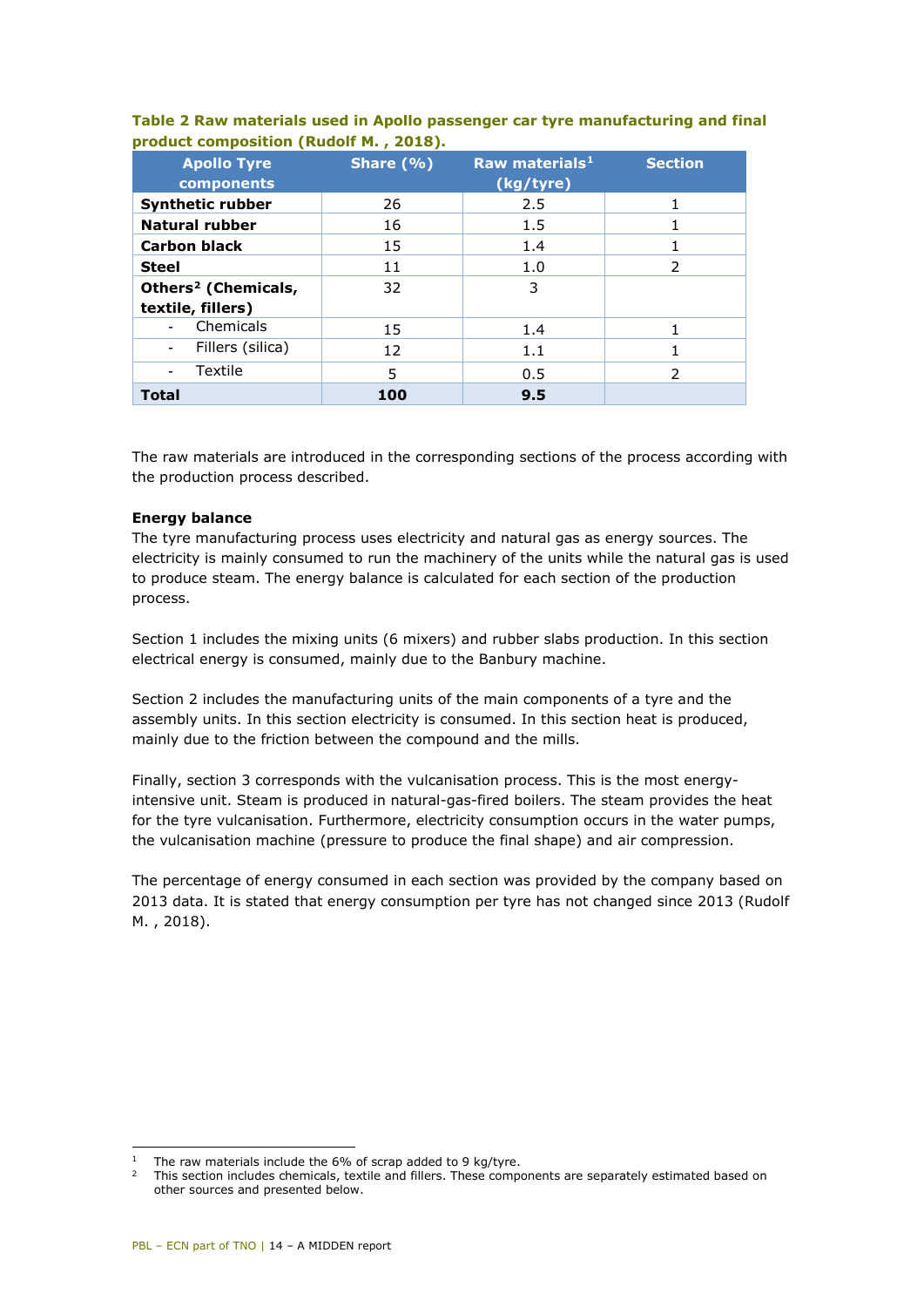

## **Figure 10 Distribution of electricity and natural gas consumption in the production process for 2013**

The company provided information about the total electricity and natural gas consumed in 2015. These values are divided over the sections based on the energy distribution in 2013.

| Section         | consumption<br>tyre)<br>Electricity<br>by/rw)<br>(final) | consumption<br>tyre)<br>Electricity<br>(primary)<br>6y/(N) | 6y/(N)<br>consumption<br>gas<br>Natural<br>tyre) | consumption (final)<br><b>Total electricity</b><br>$(1)$ /year) | (primark)<br>Total electricity<br>consumption<br>(IJ/leaf) | consumption<br>gas<br>(IJ/ear)<br>hatural<br><b>Total</b> | emissions<br>(kt CO <sub>2</sub> )<br>Direct* | emissions<br>Indirect**<br>(kt CO <sub>2</sub> ) |
|-----------------|----------------------------------------------------------|------------------------------------------------------------|--------------------------------------------------|-----------------------------------------------------------------|------------------------------------------------------------|-----------------------------------------------------------|-----------------------------------------------|--------------------------------------------------|
| Section 1       | 2.0                                                      | 5.0                                                        | ۰                                                | 112                                                             | 279                                                        | $\overline{\phantom{a}}$                                  |                                               | 20.8                                             |
| Section 2       | 0.7                                                      | 1.7                                                        |                                                  | 39                                                              | 96                                                         |                                                           |                                               | 7.2                                              |
| Section 3       | 1.1                                                      | 2.9                                                        | 5.2                                              | 64                                                              | 160                                                        | 287                                                       | 16.3                                          | 12.0                                             |
| <b>Building</b> | 0.1                                                      | 0.2                                                        | 0.2                                              | 5                                                               | 12                                                         | 11                                                        | 0.6                                           | 0.9                                              |
| <b>Total</b>    | 3.9                                                      | 9.8                                                        | 5.4                                              | 219                                                             | 547                                                        | 299                                                       | 16.9                                          | 40.8                                             |

#### **Table 3 Energy consumption and emissions, per section, in 2015 (Rudolf M. , 2018)**

\* The emission factor used for natural gas is 56.6 kg/GJ (Netherlands Enterprise Agency, 2018)**.** 

\*\* The emission factor used for electricity consumption is 74.6 kg/GJ<sub>prim</sub>. The primary energy factor for electricity is 2.5 (Rudolf M. , 2018).

The production volume for 2015 was estimated to be 6.2 million tyres considering a production with an average weight of 9 kg/tyre (Rudolf M. , 2018). Furthermore, the direct and indirect emission intensities are 0.3 kg  $CO<sub>2</sub>/kq$  tyre and 0.7 kg  $CO<sub>2</sub>/kq$  tyre, respectively.

Finally, the load factor is estimated considering a production capacity of 6.4 million tyres a year and a production volume of 6.2 million tyres. Accordingly, the load factor is 97%.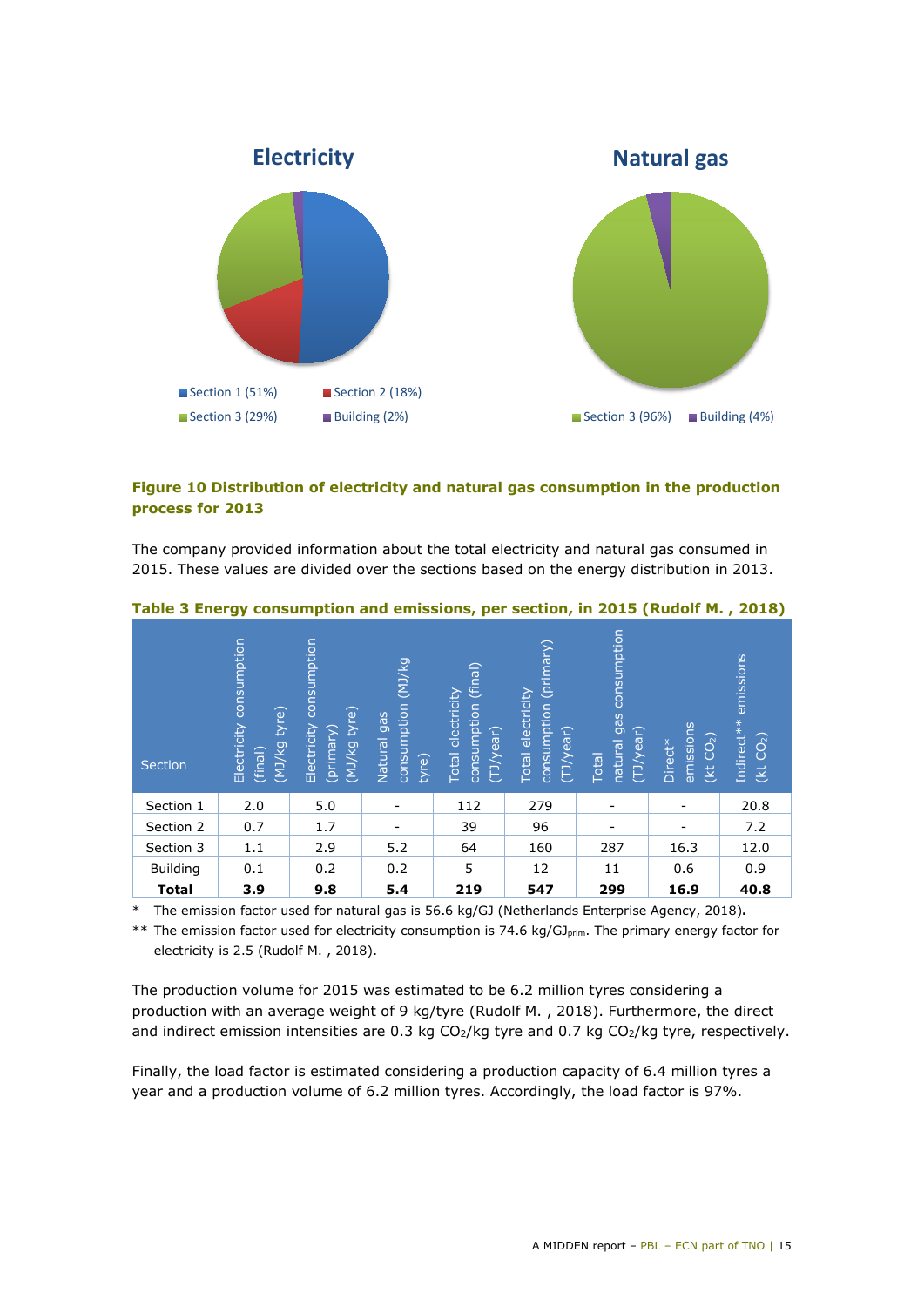![](_page_15_Figure_0.jpeg)

**Figure 11 Diagram of mass balance and energy balance for a production process with an average weight per tyre of 9 kg**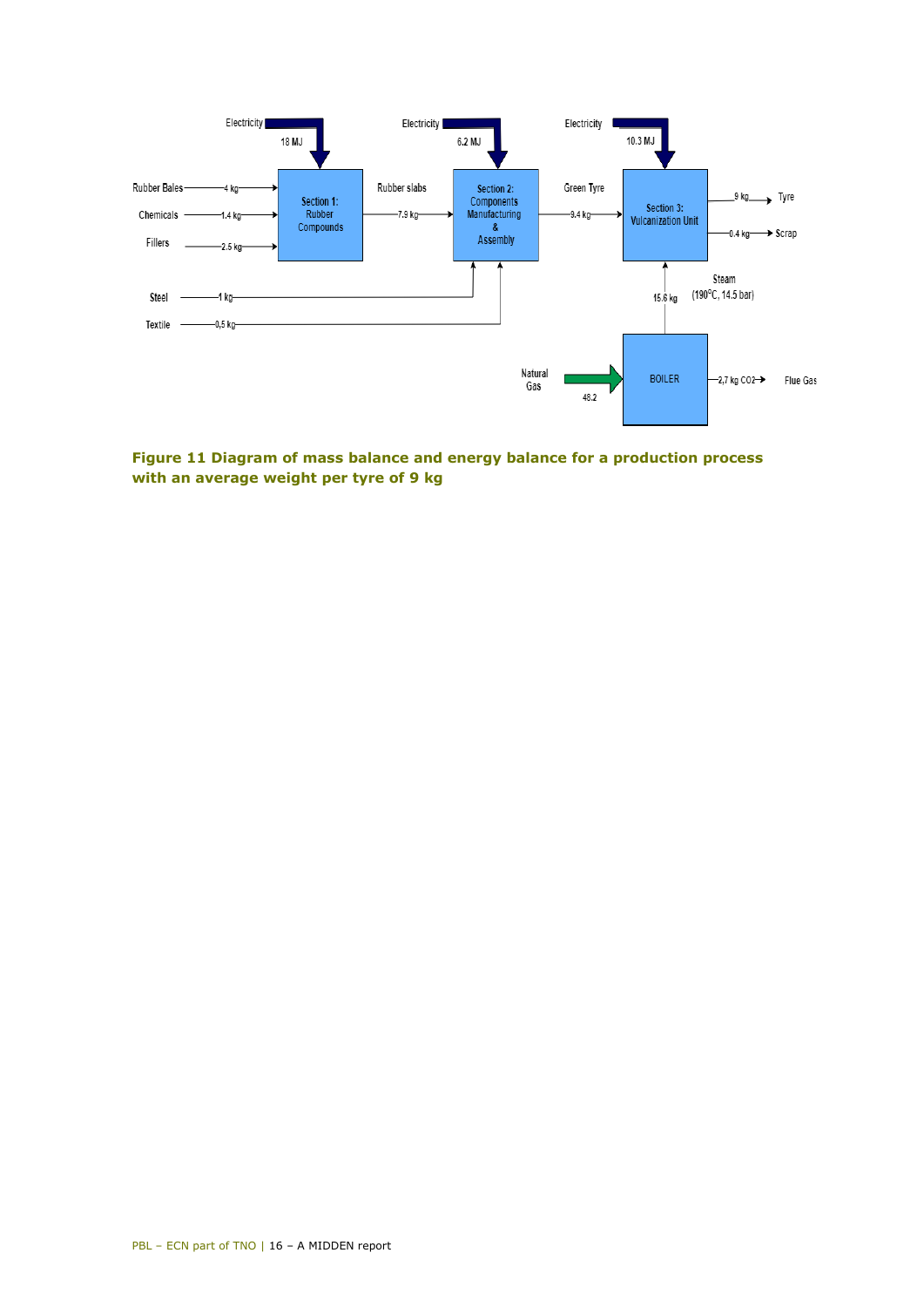# <span id="page-16-0"></span>3 Tyre products and application

This section is intended to identify the environmental impact of every step in the life cycle of tyres, including the raw materials production, transport, manufacturing and use. Moreover, the end-of-life management of a tyre can provide insight into the possible options to reduce the environmental impact (in particular the materials recycling). During this entire life, from the production to the recycling processes, it is important to understand how a tyre manufacturer can improve sustainability.

First, the product (tyre) and its applications are described in Section 3.1. Afterwards, in Section 3.2 an overview of the energy intensity and emission intensity in the tyre life cycle is analysed identifying possible decarbonisation solutions and the role of the tyre manufacturers in this process. In Section 3.3, the end-of-life management of tyres in Europe and the Netherlands is explained. Finally, the materials recovered from the recycling processes and their applications are presented in Section 3.4.

#### <span id="page-16-1"></span> $3.1$ Tyre application

In the Apollo Vredestein plant the main products are passenger and agricultural tyres. These tyres need to provide a balance between safety, handling and fuel consumption. There are different categories of tyres manufactured as well as different sizes per category. The products of Apollo Vredestein are divided by type of vehicle and seasons. There are tyres manufactured to perform in all seasons and tyres for winter or summer (Vredestein, 2019).

The transport sector represents one third of the energy consumption in Europe and in 2015 it accounted for 22% of the total greenhouse gas emissions. These emissions are derived from the use of fuels and between 5% and 10% of the consumption is related to the rolling resistance of tyres. The regulation in Europe is directed to increase safety, economic efficiency and environmental efficiency improving the fuel efficiency as well as reducing noise levels. These parameters are reflected in the tyre labels which aim to the costumer decision and therefore are important for the tyre manufacturers (European Commission, 2018).

#### <span id="page-16-2"></span> $3.2$ Tyre life cycle environmental impact

In this section the environmental impact of each stage in the life cycle of a tyre is analysed to identify the main sources of emissions and consequently determine relevant solutions and pathways for decarbonisation. Moreover, the role of the tyre manufacturers in the decarbonisation of the life cycle is discussed.

The life cycle of a tyre starts from the raw materials manufacturing and finishes at the use of the tyre. Each of these steps contributes to the total environmental impact. The Gross Energy Requirement values of the main components are shown in Table 4.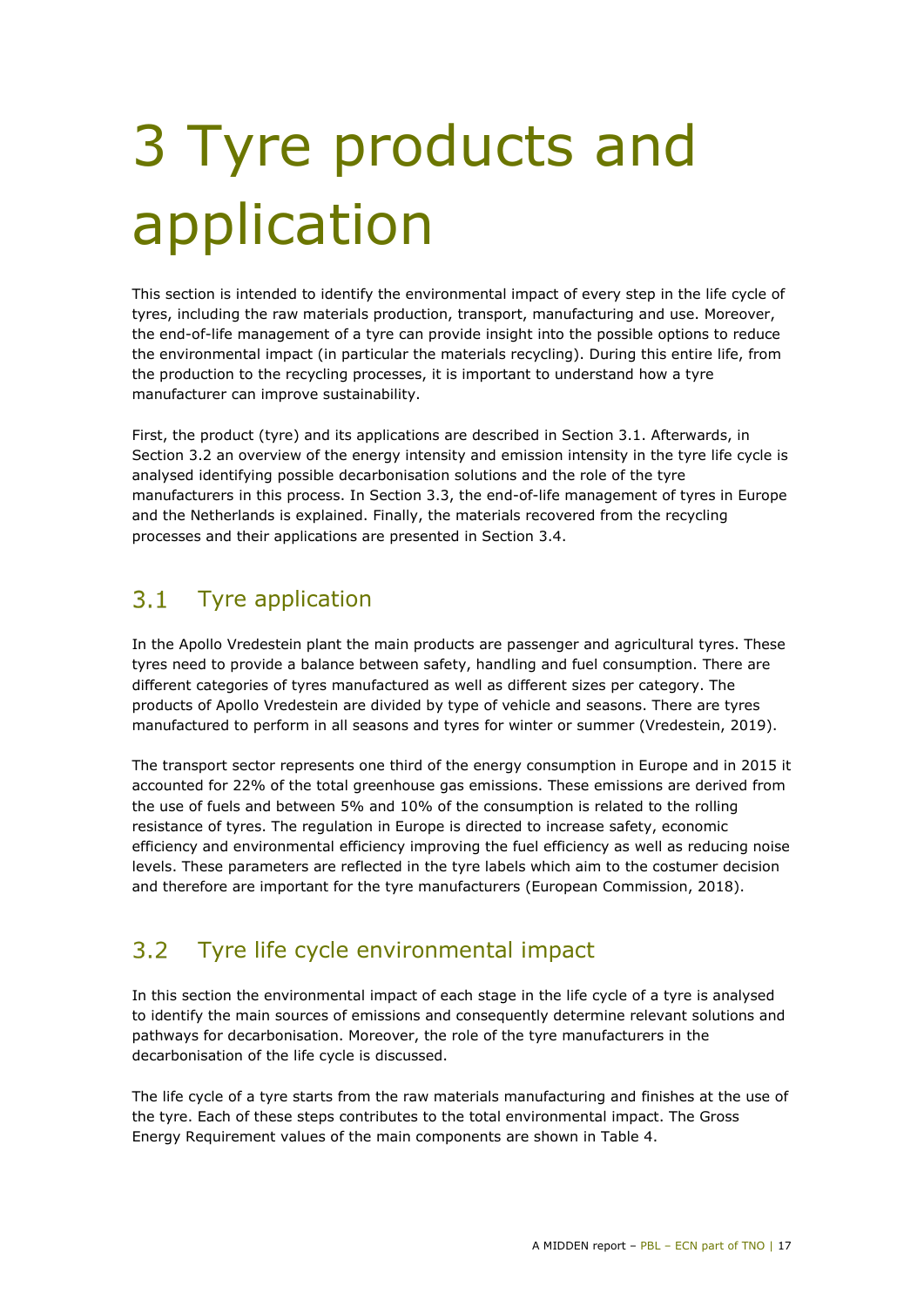| <b>Material</b>  | <b>Gross Energy Requirement*</b><br>(MJ <sub>prim</sub> /kg material) |
|------------------|-----------------------------------------------------------------------|
| Natural rubber   |                                                                       |
| Synthetic rubber | 110                                                                   |
| Carbon black     | 125                                                                   |
| Steel            | 36                                                                    |

### **Table 4 Gross Energy Requirement of tyre main components**

 *\* The Gross Energy Requirement values of the main components were provided by Apollo Vredestein*  (Rudolf M., 2018)*.* 

From the above presented data, it can be concluded that carbon black, synthetic rubber and steel production have a significant impact in the production chain. Moreover, these three components represent approximately 42% of the tyre composition. Therefore, recycling these materials is important to reduce the energy consumption and the emissions.

In Table 5 the energy consumed from the production until the use phase of a passenger car tyre is presented (Rudolf M., 2018). The most energy-intensive phases are the raw materials production and the use phase of a tyre.

### **Table 5 Energy consumption per passenger tyre in the production and use of a tyre**

| <b>Phase</b>             | <b>Gross Energy Requirement*</b><br>(MJ <sub>prim</sub> /tyre) |
|--------------------------|----------------------------------------------------------------|
| Raw materials production | 723                                                            |
| Tyre manufacturing       | 122                                                            |
| Transport                | 42                                                             |
| Use                      | 1,766                                                          |

*\*The energy consumed in the life cycle of a tyre was provided by Apollo Vredestein.* 

The tyre manufacturers can influence the tyre life cycle using recycled materials from more environmentally friendly processes. To this purpose tyre manufacturers can work together with suppliers in order to achieve the quality required for recycled materials. This action is also prompted by the costumers which are concerned about the environmental impact of the tyres (Rudolf M., 2018). Also, reduction in the scrap produced during the tyre manufacturing would decrease the amount of raw materials used, saving energy and emissions during the production of these materials.

In addition, the tyre manufacturers are working to reduce the rolling resistance of the tyres which would reduce the emissions during the use of the tyres. Apollo Vredestein has expressed its ambition to reduce the rolling resistance from 6.5 kg/kg to 4.5–5 kg/kg (Rudolf M., 2018). In Europe the improvement of rolling resistance can result in a reduction of 1.5 Mt to 4 Mt CO2 per year in 2020 (ETRMA, Annual Report 2017, 2017).

The CO<sub>2</sub> emission reduction also depends on the policy implemented. A European Commission report (European Commission, 2018) analyses four options and estimates the emission reductions for 2030, for these policy options. The emission reduction varies between 1.1 Mt/year and 9.5 Mt/year. The policy with the higher impact (option 4 in the EU document) in terms of energy saving and emission reductions by 2030 represents 0.8% and 1% of the respective EU targets (30% energy efficiency and 40% greenhouse gas emission reduction).

The efforts made in the European tyre industry to reduce emissions were first mainly directed to energy efficiency, resulting in an efficiency improvement of 20% since 2004 (ETRMA, Annual Report 2017, 2017).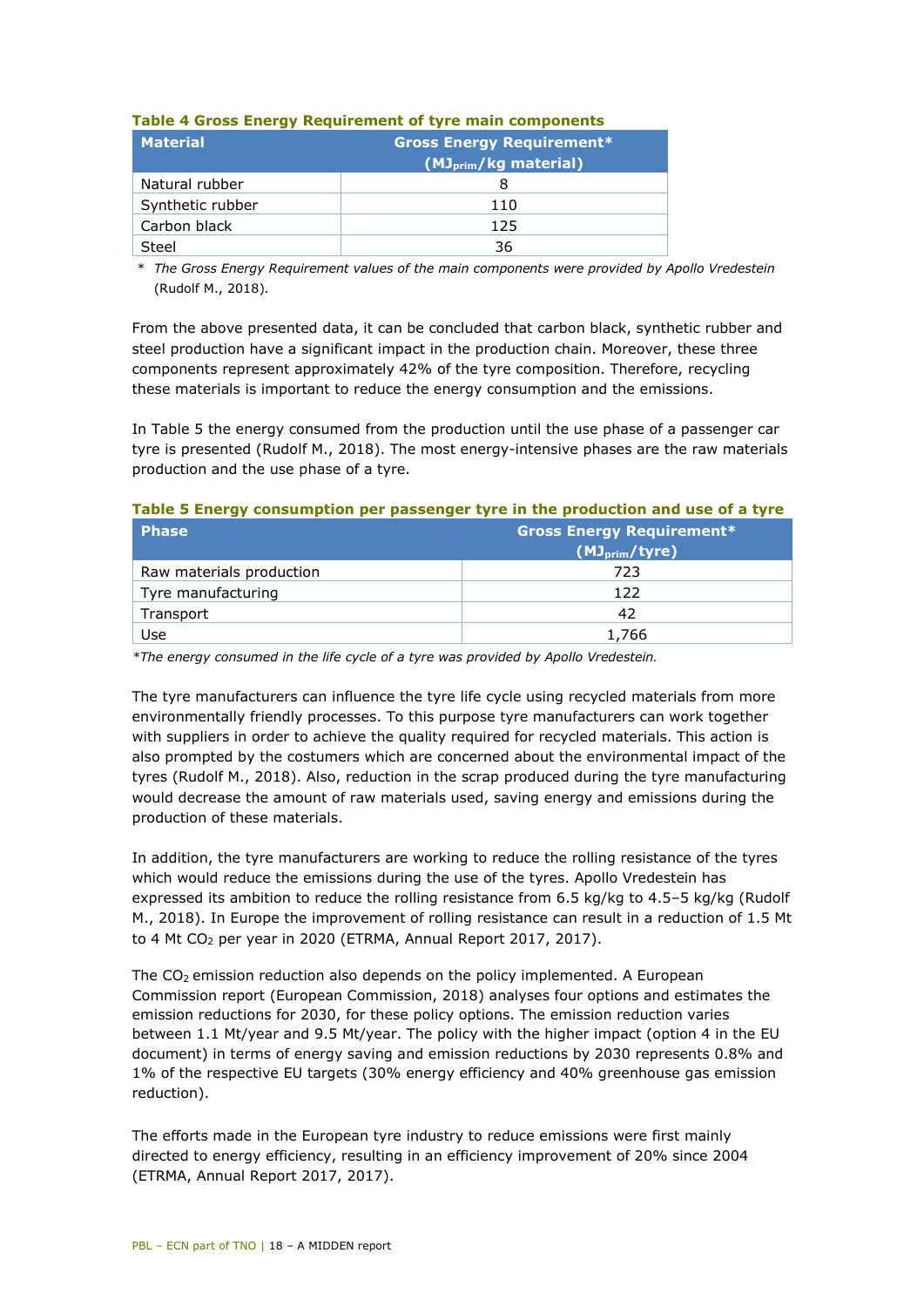#### <span id="page-18-0"></span>End-of-life management  $3.3$

The management of tyres is a relevant issue and different systems have been implemented in the EU countries. In particular, in the Netherlands responsibility for the end-of-life tyres (ELTs) is assigned to the producers from 2003 (extended producer responsibility). RecyBEM is in charge of the collecting system of all the tyres (ETRMA, End-of-life Tyre, 2015).

![](_page_18_Figure_2.jpeg)

#### **Figure 12 Diagram of the tyres management in an extended producer responsibility system (ETRMA, End-of-life Tyre, 2015)**

This system is largely implemented in the EU. In 21 countries the responsibility is assigned to the producers. The ELT management organisations collect the tyres and organise the subsequent treatment. Furthermore, the number of tyres collected has to be equivalent to the number of tyres sold during that year or the previous year. In this system the manufacturers and importers pay a fee to the ELT company. In addition, the latter has the obligation to report to the national authorities (ETRMA, End-of-life Tyre, 2015).

The tonnes of ELTs recovered and recycled in 2015 corresponded with a recovery rate of 92% in Europe. The evolution of the ELTs use is presented in Figure 13. Circular economy is important in the life cycle of a tyre. In Europe 28% of the tyres collected went to energy recovery and 46% to material recycling in 2015 (ETRMA, Annual Report 2017, 2017).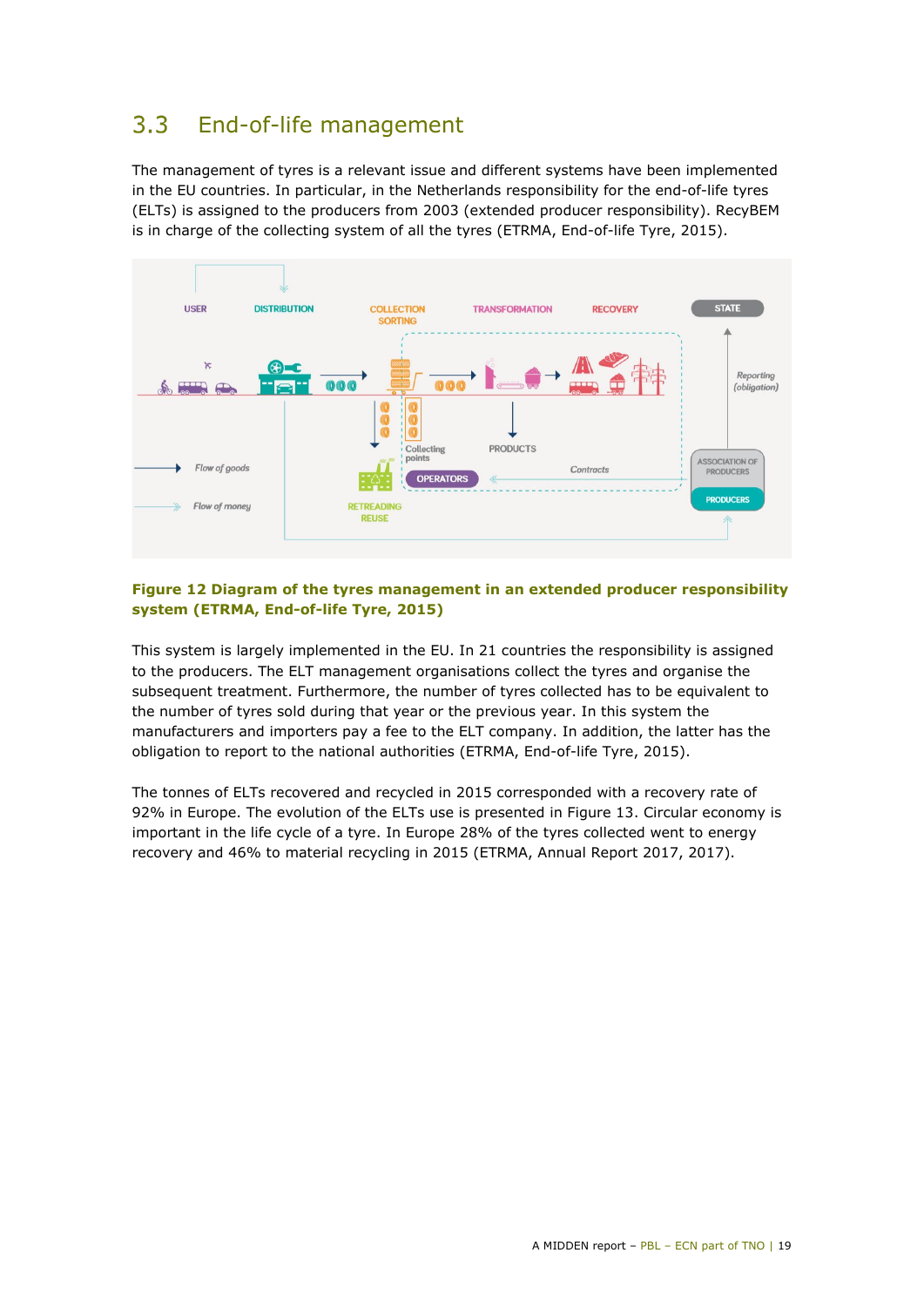![](_page_19_Figure_0.jpeg)

## **Figure 13 Evolution of percentage of ELTs from 1996 to 2015 (ETRMA, Annual Report 2017, 2017)**

In the Netherlands approximately 100% of the tyres are recovered. In 2017 approximately 8.9 million tyres were collected, corresponding with 103 percent of the tyres brought into the Dutch market. In the Netherlands for every tyre brought into the market one used tyre is collected and directed to different application as is shown in Figure 14. The information about tyres recycling in the Netherlands was retrieved from the annual report of the RecyBEM association. The costs of this service are public and corresponded with 1.30 euros per tyre in 2017 (RecyBEM, 2018).

![](_page_19_Figure_3.jpeg)

### **Figure 14 ELTs in the Netherlands (RecyBEM, 2011)**

In 2017 the tyres collected were distributed in the system as it is shown in Table 6. Most of the tyres were recycled or directly reused as an occasion tyre extending their lifetime.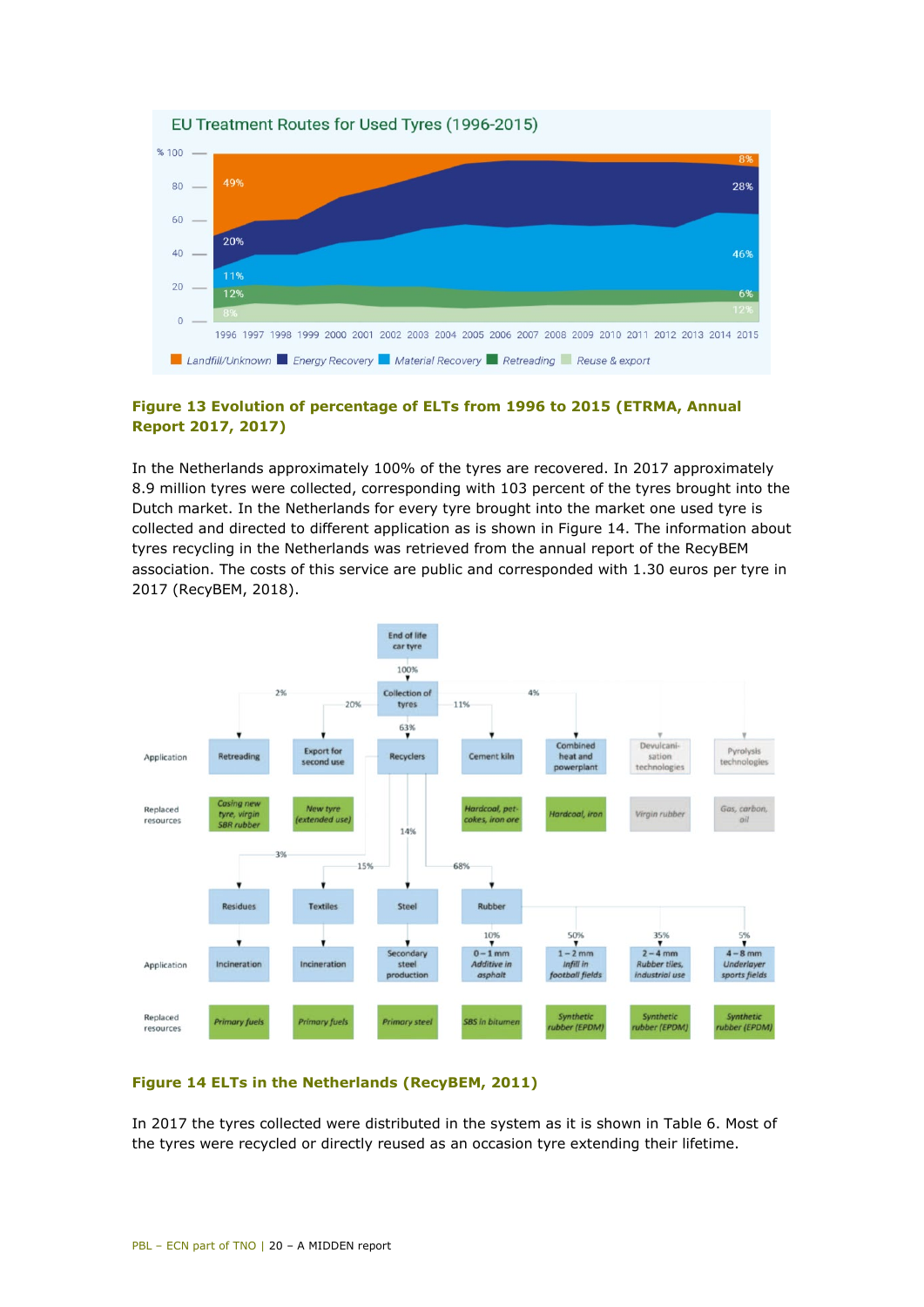| <b>ETLs destination</b> | <b>Share</b> |  |
|-------------------------|--------------|--|
|                         | (9/6)        |  |
| Material reuse          | 61           |  |
| Occasion tyre (reuse)   | 32           |  |
| Tread renewal (reuse)   |              |  |
| Alternative reuse       | 0.4          |  |
| Fuel (energy recovery)  |              |  |

## **Table 6 Tyre end of life in the Netherlands in 2017 (RecyBEM, 2018)**

RecyBEM which is in charge of collection of tyres and ARN which is responsible for recycling end-of-life tyres collaborate with Ecotest (which provides an instrument to do the Life Cycle Assessment according to the ISO standards) to analyse the impact in terms of  $CO<sub>2</sub>$  footprint, recycling and costs of processing 1 tonne of passenger car tyre via RecyBEM/ARN system.

According to Ecotest, in 2017 as a result of tyre recycling more than 24 million kilos of rubber were recovered in addition to nearly 6 million kilos of steel. Consequently 65 million kilos of  $CO<sub>2</sub>$  were avoided as well as 14 million kWh of electricity were saved (RecyBEM, 2018).

In Figure 15 it can be seen that 1 tonne of passenger car tyre collected can save 969 kg of CO2. These total emissions result from the different end-of-life management options, the most relevant decarbonisation options for the tyre end-of-life management are recycling and retreading. Within the recycling options rubber granulate avoids the largest amount of emissions (RecyBEM, 2011).

![](_page_20_Figure_5.jpeg)

![](_page_20_Figure_6.jpeg)

## **Figure 15 CO<sub>2</sub> footprint of 1 tonne of passenger car tyre collected by RecyBEM (RecyBEM, 2011)**

Materials recycling is particularly important as it can provide large savings in  $CO<sub>2</sub>$  emissions. Therefore, RecyBEM is focusing on the circular economy within the tyre chain, for instance RecyBEM supports the development of the devulcanisation of rubber. Research into devulcanisation was done by the University of Twente in collaboration with the University of Groningen (RecyBEM, 2019) (Saiwari, 2013).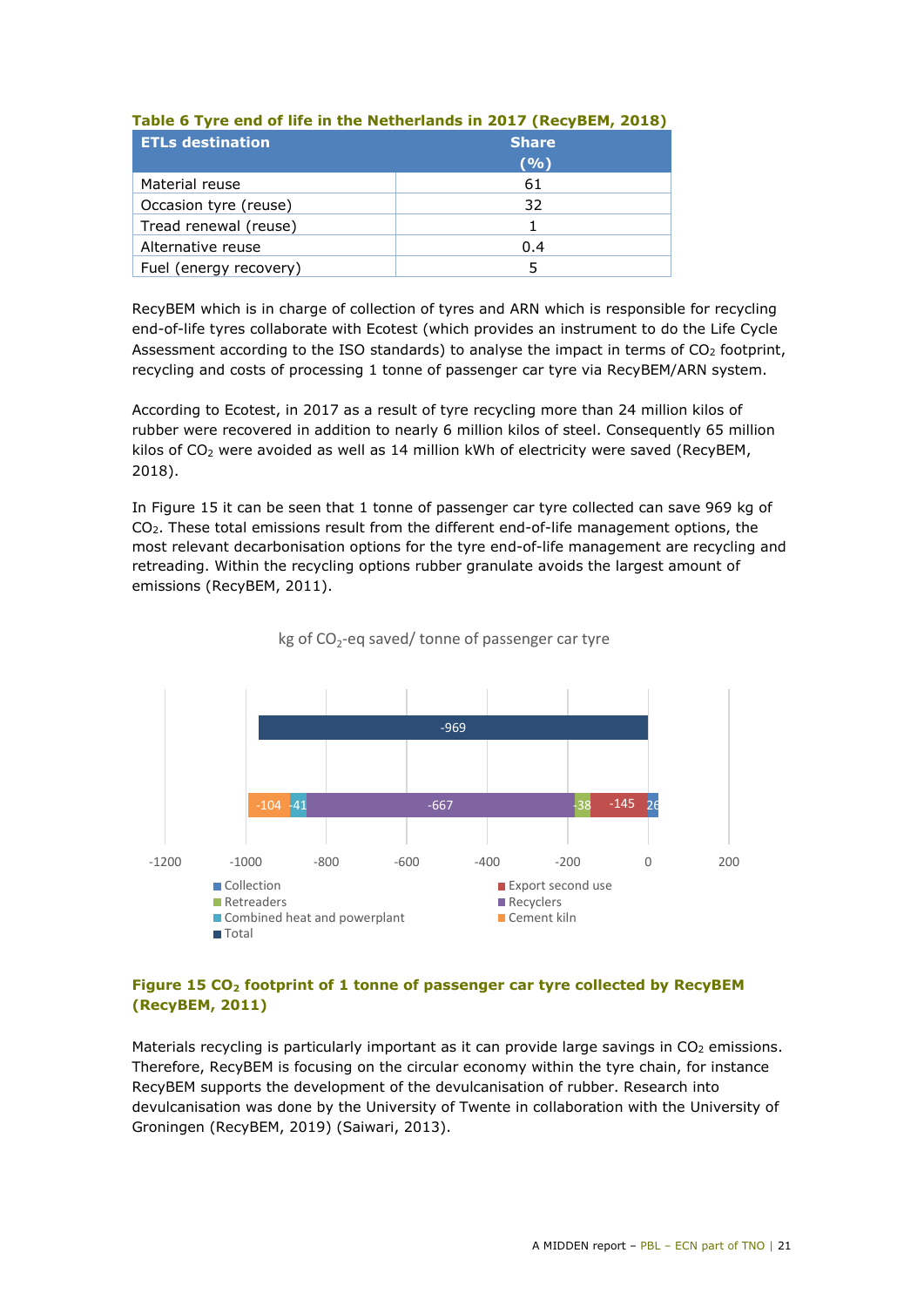#### <span id="page-21-0"></span>Applications of recycled materials  $3.4$

In this section the materials recovered from the recycling processes and their applications are presented. The materials are rubber, steel, textile and carbon black.

The composition of the rubber recovered from tyres varies with each type of tyre and brand. Therefore, recycling rubber into virgin rubber with the desired mechanical properties to produce a new tyre is difficult. The rubber is mostly recycled as shred, granulate, powder and crumb. The granulate and powder are produced in ambient or cryogenic size reduction (ETRMA, End-of-life Tyre, 2015). Moreover, the passenger car tyres have restrictive specifications which require the use of pure raw materials such as natural rubber and resin. Therefore, the rubber recovered from the devulcanisation process has limited applications for passenger car tyres (Rudolf M., 2018).

The steel recovered from tyres is highly demanded as a feedstock for steel manufacturers, because of its high quality. Moreover, steel wire from tyres is also demanded in the concrete industry as a reinforcement material (ETRMA, 2015).

The textile is more difficult to recover because it is usually contaminated with rubber. This material can be used as an insulation material (according with the building standards) as well as a source of energy (ETRMA, 2015). In addition, it can be pyrolysed for material recovery.

Carbon black is recycled through a carbonisation process (pyrolysis). The carbon black recovered has to reach the required specifications of the tyre production process. According to Apollo Vredestein (Rudolf M., 2018) these specifications are being addressed in collaboration with recyclers. Potential suppliers have to comply with the specifications for the two grades of carbon black that are largely consumed in the plant. In addition, another disadvantage is that the current recycled carbon black is more expensive than the virgin material (Rudolf M. , 2019).

The European Innovation Partnership on Raw Materials has launched an initiative in 2016 to develop a strategy to increase the use of tyre recycled materials in the European market. The demand for these materials in Europe is low and a high portion is exported. The objective of the RUBBERTOMARKET is to develop a market for tyre recycling sector which is integrated in the European circular economy strategy. Therefore, development of technology, quality standards and best practices are promoted to produce recycled raw materials for high added value European industry. This initiative will last until 2020 and some activities are improving the quality of the recycled materials to meet the specifications of the market (standards), develop patents, promote R&D projects, show the market the advantages of recycled materials use (European Commission, 2016).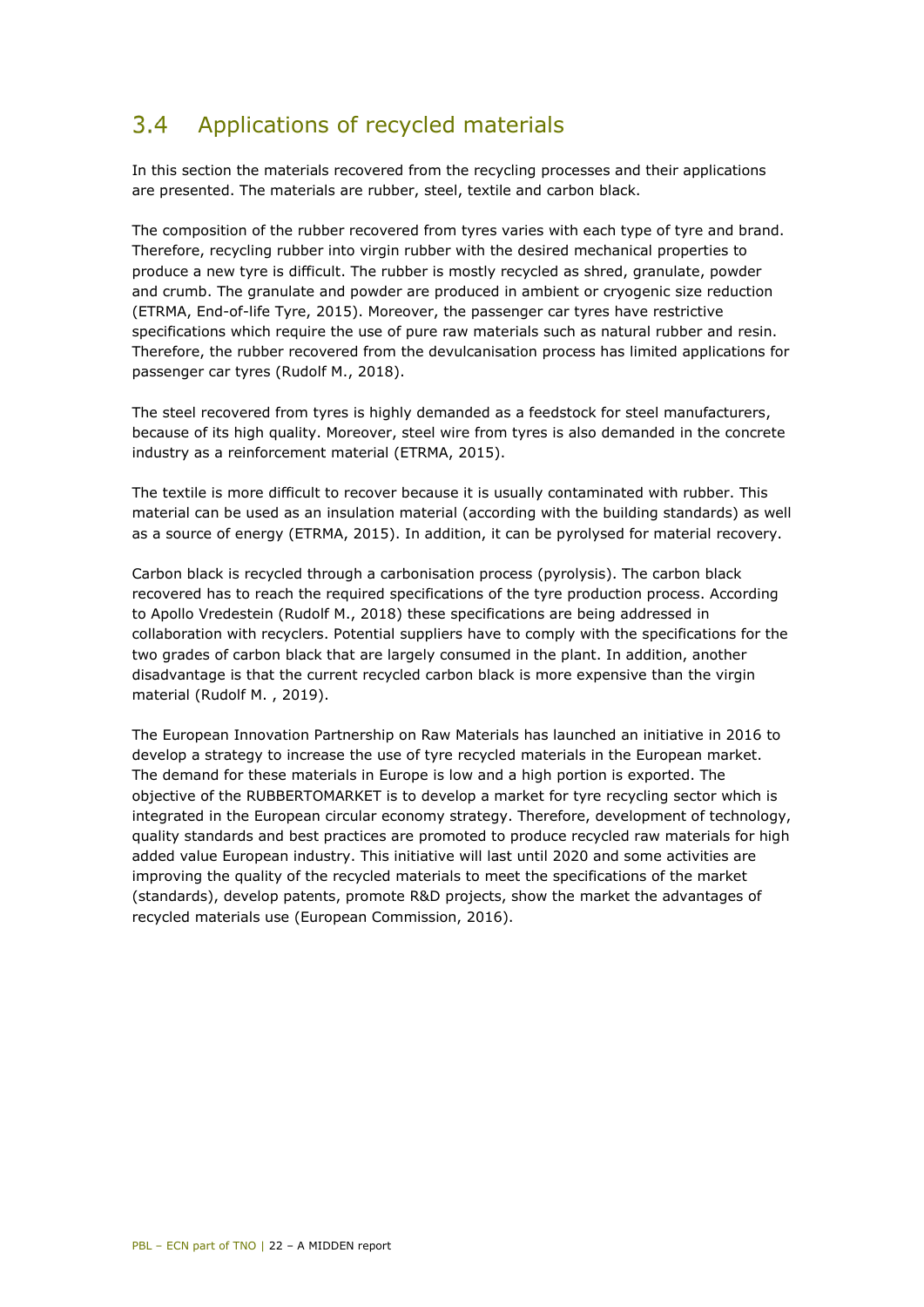# <span id="page-22-0"></span>4 Options for decarbonisation

This section evaluates decarbonisation options for the tyre industry. The decarbonisation options are divided into different categories.

Decarbonisation categories that can be relevant are:

- Fuel substitution: natural gas used for steam generation in natural-gas-fired boilers can be substituted by green gas. Alternatively, biomass boilers, biogas boilers, electric boilers, hybrid boilers or hydrogen boilers can be used.
- Heat distribution: supply of steam from the Twence company.
- <span id="page-22-1"></span>• On-site renewable electricity generation: solar PV.

#### $41$ Biomass boiler

Combustion boilers are suitable for steam generation in industry. Different fuels can be used. If green gas is used, no modifications are needed to the natural gas boiler. Greenhouse gas emission reduction can also be achieved by using biogas or biomass instead of natural gas.

Apollo Vredestein is currently studying the option to reduce their emissions by using a biomass boiler (Rudolf M. , 2018). The biomass boiler is a combustion boiler and it is formed by a biomass burner and a heat-transfer system which generate steam (IEA, 2010). There are two main types of biomass boilers: fire-tube boilers and water-tube boilers. The former is generally used for capacities up to 30 bar and the latter for higher pressure requirements (Donovan, Tottenham, Bruton, & Luker, 2011).

Biomass boilers are a suitable technology to replace gas boilers. Modern boilers can reach approximately 90% of efficiency. This technology uses pellets or shreds. The feasibility depends on the availability and price of biomass in the future. Biomass boilers are a technology already applicable and easy to include in the processes (Stork, de Beer, Lintmeijer, & den Ouden, 2018). The technical lifetime of industrial boilers can vary between 25 and 40 years (IEA, 2010). A technical lifetime of 30 years is assumed.

In order to estimate costs for the different options the total capacity of gas-fired boilers in the plant is calculated. In this calculation the following assumptions are made:

- The plant has a total capacity of 6.4 million tyres/year.
- The natural gas used per tyre is 48 MJ/tyre (see Section 2.4).
- The efficiency of the gas-fired boilers is 90%.

Taking into account these assumptions the total thermal output capacity needed is 9 MWth.

Table 7 shows the specification of a steam boiler that can provide 30 bar. The costs of using a biomass boiler in the Apollo Vredestein plant can be estimated based on these technoeconomic parameters. For a biomass boiler with a thermal output of 9 MW, the investment is approximately EUR 5.3 million and the fixed O&M costs are EUR 0.41 million per year.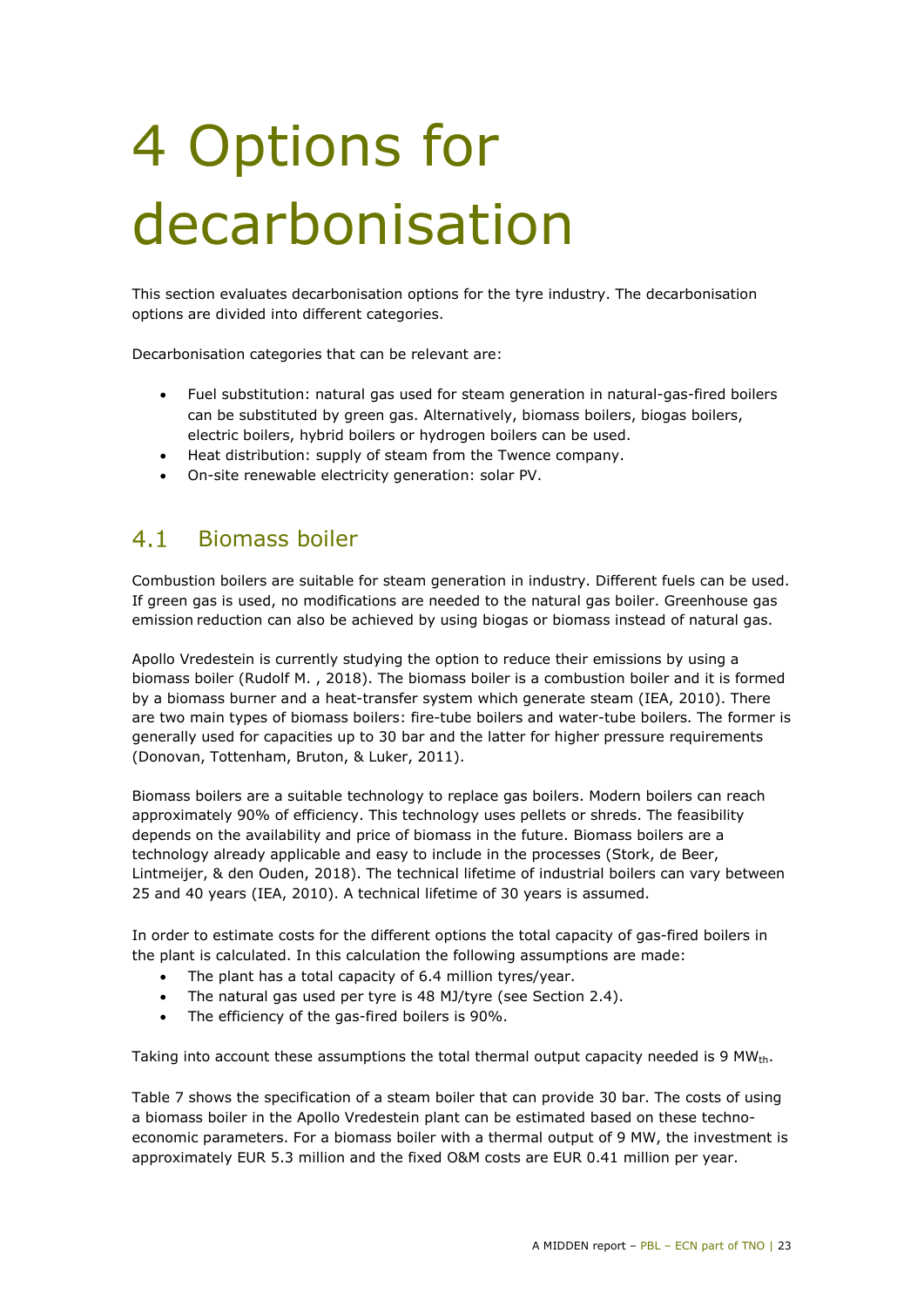| Wood pellet boiler ><br>$5$ MW $_{\rm th}$ | <b>Value</b> | <b>Units</b>            |
|--------------------------------------------|--------------|-------------------------|
| Thermal output                             | 20           | $MW_{th}$               |
| Full load hours heat output                | 8,500        | hr/yr                   |
| Investment                                 | 590          | $EUR2019/kWth_output$   |
| Fixed O&M                                  | 45           | $EUR2019/kWthoutput/yr$ |
| Efficiency                                 | 90           | $\%$                    |

## **Table 7 Techno-economic parameters for an industrial steam boiler fuelled with wood pellets ≥5 MWth (Lensink S. , 2018)**

#### <span id="page-23-0"></span> $4.2$ Heat supply: Twence

Twence is a company located in Enschede which converts waste into raw materials and energy. Twence operates a biomass plant that provides electricity, heat and steam from waste wood and non-renewable organic waste. The steam generated is suitable for industrial applications and used in neighbouring industries (Twence, 2018). Twence supplies steam to AkzoNobel since 2011 through a 2.2 km pipeline (AkzoNobel, 2019).

In 2017, a feasibility study was announced into a steam network that would connect Twence with Apollo Vredestein and Grolsch. Supply of steam to the vulcanisation process at the Apollo Vredestein plant would reduce the consumption of natural gas and, therefore, also the emissions (Twence, 2017). In case Twence will provide the steam required by Apollo Vredestein, a pipeline between the plants has to be built. The pipeline required would be about 6 km long.

#### <span id="page-23-1"></span> $4.3$ Electric boilers

Electric boilers use electrical current through electrodes to heat the water in the boiler (Cleaver Brooks, 2013). Electrode boilers which can produce saturated steam at 350  $^{\circ}$ C are commercially available and have an efficiency of up to 99.9%. Moreover, electrification of utilities has a lower impact than a primary process electrification which requires more redesign and implies more sensitivity to modifications (den Ouden, et al., 2017).

In Table 8 the investments for a 20 MW high voltage electrode boiler for industrial use are presented. The investment costs include installation and grid connection costs (Hers, Afman, Cherif, & Rooijers, 2015). In the case of Apollo Vredestein, no excess grid capacity is available. Therefore, the increase in demand would imply a new grid connection (Rudolf M. , 2019).

| $x$ Novijers, 2019)                 |              |                            |  |  |
|-------------------------------------|--------------|----------------------------|--|--|
| 20 MW <sub>th</sub> Electric boiler | <b>Value</b> | <b>Unit</b>                |  |  |
| Efficiency                          | 99           | $\%$                       |  |  |
| <b>Technical lifetime</b>           | 20           | years                      |  |  |
| Investment <sup>3</sup>             | 60           | EUR <sub>2015</sub> /kW    |  |  |
| Fixed O&M                           | 1.1          | EUR <sub>2015</sub> /kW/yr |  |  |
| Variable O&M                        | 0.5          | EUR <sub>2015</sub> /MWh   |  |  |
| Grid connection                     | 130          | EUR <sub>2015</sub> /kW    |  |  |

#### **Table 8 Techno-economic parameters for an electrode boiler (Hers, Afman, Cherif, & Rooijers, 2015)**

<span id="page-23-2"></span>i, <sup>3</sup> Investment cost for the electric boiler including cables and installation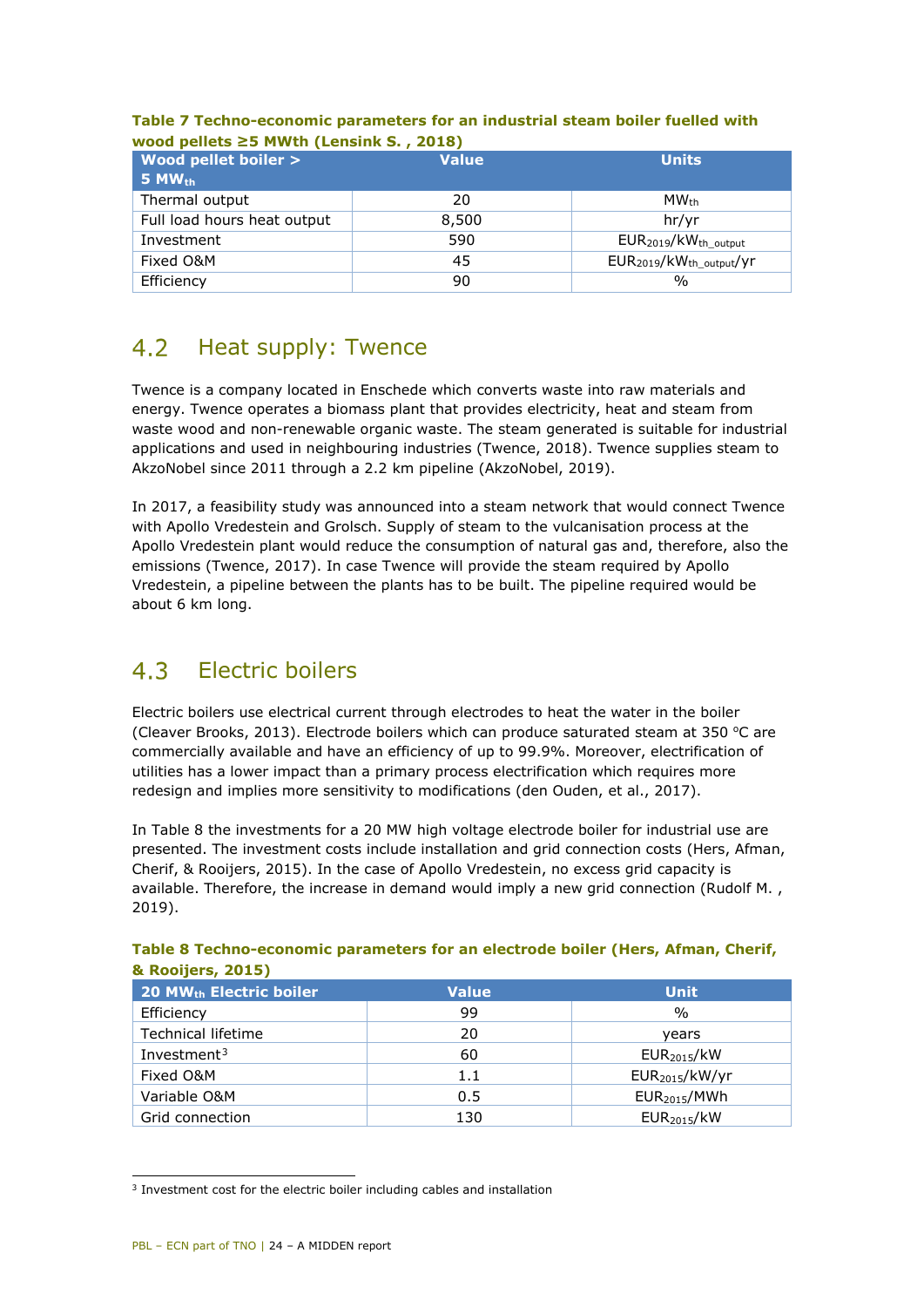The total capacity needed in the Apollo Vredestein plant is approximately 9 MW thermal output. The investment costs for the Apollo Vredestein plant are estimated in Table 9. It is important to mention that there are additional costs related to the transmission tariffs. Electric boilers have higher efficiencies than gas-fired and biomass boilers and therefore the energy consumption is lower.

**Table 9 Estimate of costs of an electrode boiler (based on a thermal output capacity of 9 MW)**

| . 9 MW <sub>th</sub> Electric boiler <b>S</b> | <b>Value</b> | <b>Unit</b>              |
|-----------------------------------------------|--------------|--------------------------|
| Investment electric boiler &                  | 0.54         | mln $EUR2015$            |
| installation                                  |              |                          |
| Investment grid connection                    | 1.2          | mln $EUR2015$            |
| Fixed O&M                                     | 10           | kEUR <sub>2015</sub> /yr |
| Variable O&M                                  | 0.5          | EUR <sub>2015</sub> /MWh |

# <span id="page-24-0"></span>4.4 Hybrid boilers

Hybrid boilers are suitable for replacing gas-fired boilers. This technology switches from electricity to gas and vice versa to generate steam. Hybrid boilers can take advantage of decreases in the electricity price in the short term and can become economically feasible with higher volatility in electricity prices due to its operational flexibility (den Ouden, et al., 2017).

Investment costs for a hybrid boiler are presented in Table 10. The current electricity prices and natural gas prices are not suitable for power-to-heat technology. However, the increasing renewable generation could be positive for the business case of a hybrid boiler (de Wolff, de Ronde, & Boots, 2018).

The costs estimated for the Apollo Vredestein plant (9 MW thermal output) are based in the costs presented in Table 10. The total investment costs are approximately EUR 2.7 million. In addition, the fixed O&M costs are approximately EUR 31,000.

| 9 MW <sub>th</sub> hybrid<br><b>boiler</b> | <b>Value</b>  | <b>Unit</b>                                    | <b>Source</b>                                       |
|--------------------------------------------|---------------|------------------------------------------------|-----------------------------------------------------|
| Efficiency                                 | 99            | $\%$                                           | (de Wolff, de Ronde, & Boots, 2018)                 |
| Lifetime                                   | 20<br>(12–30) | years                                          | (de Wolff, de Ronde, & Boots, 2018)<br>(VEMW, 2017) |
| Equipment<br>$costs*$                      | 173           | kEUR <sub>2018</sub> /MW <sub>output</sub>     | (de Wolff, de Ronde, & Boots, 2018)                 |
| Grid connection<br>$costs**$               | 130           | kEUR <sub>2015</sub> /MW <sub>output</sub>     | (Hers, Afman, Cherif, & Rooijers,<br>$2015$ ).      |
| Fixed O&M                                  | 3.5           | kEUR <sub>2018</sub> /MW <sub>output</sub> /yr | (de Wolff, de Ronde, & Boots, 2018)                 |
| Variable O&M                               | 0.3           | EUR <sub>2018</sub> /MWh <sub>output</sub>     | (de Wolff, de Ronde, & Boots, 2018)                 |

**Table 10 Techno-economic parameters for a hybrid boiler**

\* The equipment costs exclude the engineering, procurement and construction costs of the heat supply because it is assumed there is an existing gas boiler system.

\*\* Grid connection costs depends on the distance to the closest transformer and the required connection.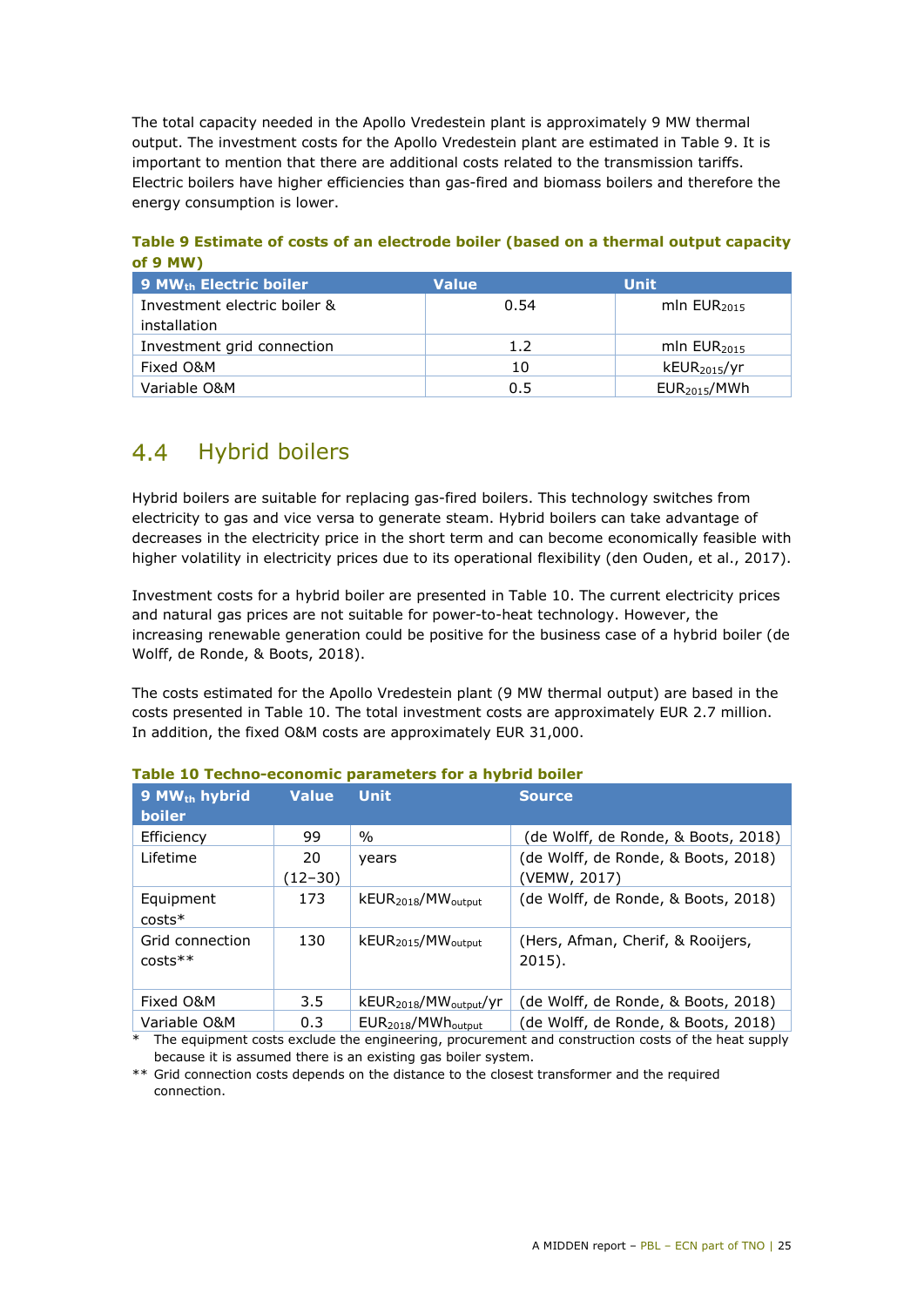#### <span id="page-25-0"></span> $4.5$ Hydrogen boiler

Hydrogen has diverse applications. It can be used as a fuel for transportation and electricity production. In addition, it is an important feedstock for industry to produce chemical products (ammonia, methanol). In the industry, hydrogen can be used to produce high temperature steam (Northern Netherlands Innovation Board, 2017). Currently hydrogen is mainly used in the chemical and petrochemical industry. However, in the future hydrogen use as a fuel can become more common. In the case of the Apollo Vredestein plant hydrogen would be a fuel to generate steam. The hydrogen can be supplied through pipelines, trucks and ships. Pipelines can transport large amounts of hydrogen over long distances.

In the case of the Apollo Vredestein plant the natural gas burners would have to be substituted by hydrogen burners. The hydrogen burners are commercially available (Hart, Howes, & Lehner, 2015). An estimation of hydrogen boiler costs is presented in Table 11. In the Apollo Vredestein plant, the total investment costs for a hydrogen boiler of 9 MWth are EUR 1.3 million and the O&M costs are EUR 0.16 million. The hydrogen could be supplied by trucks in the absence of pipeline infrastructure.

| $9$ MW <sub>th</sub><br>hydrogen<br><b>boiler</b> | <b>Value</b>       | <b>Unit</b>                              | <b>Source</b>                            |
|---------------------------------------------------|--------------------|------------------------------------------|------------------------------------------|
| Efficiency                                        | 90                 | $\%$                                     | (Hart, Howes, & Lehner, 2015)            |
| Lifetime                                          | 25                 | years                                    | (Hart, Howes, & Lehner, 2015)            |
| Investment                                        | 140<br>$(120-160)$ | EUR <sub>2019</sub> /kW <sub>th</sub>    | (Noothout, de Beer, Quant, & Blok, 2019) |
| Fixed O&M                                         | 17.5<br>(15–20)    | EUR <sub>2019</sub> /kW <sub>th</sub> /a | (Noothout, de Beer, Quant, & Blok, 2019) |

### **Table 11 Techno-economic parameters for a hydrogen boiler**

## <span id="page-25-1"></span>Solar PV

Apollo Vredestein is studying the possibility of covering the large roof of the plant with bifacial solar panels to provide approximately 11% of their electricity demand. However, the structure of the roof is old and it has to be reinforced.

An overview of costs for solar photovoltaic installations can be seen in Table 12. In addition to the costs presented it is important to mention that the inverters need to be replaced every 12 years. In 2018, the electricity demand was 60.8 GWh. To supply 11% of the electricity demand, a solar-PV system with a capacity of 7.0 MWp is needed. The investment costs can be estimated as EUR 5.1 million and the fixed O&M costs as EUR 91,000. There will be additional costs for reinforcements of the roof.

|                    |  | Table 12 Techno-economic parameters for a roof-mounted PV system |
|--------------------|--|------------------------------------------------------------------|
| (Lensink S., 2018) |  |                                                                  |

<span id="page-25-2"></span>

| <b>Roof-mounted solar PV</b> | <b>Value</b> | <b>Unit</b>                |
|------------------------------|--------------|----------------------------|
| Installation size            | 2.5          | MWp                        |
| Full load hours              | 950          | MWh/MWp/a                  |
| Investment                   | 730          | EUR <sub>2019</sub> /kWD   |
| Fixed O&M                    | 12.97        | EUR <sub>2019</sub> /kWp/a |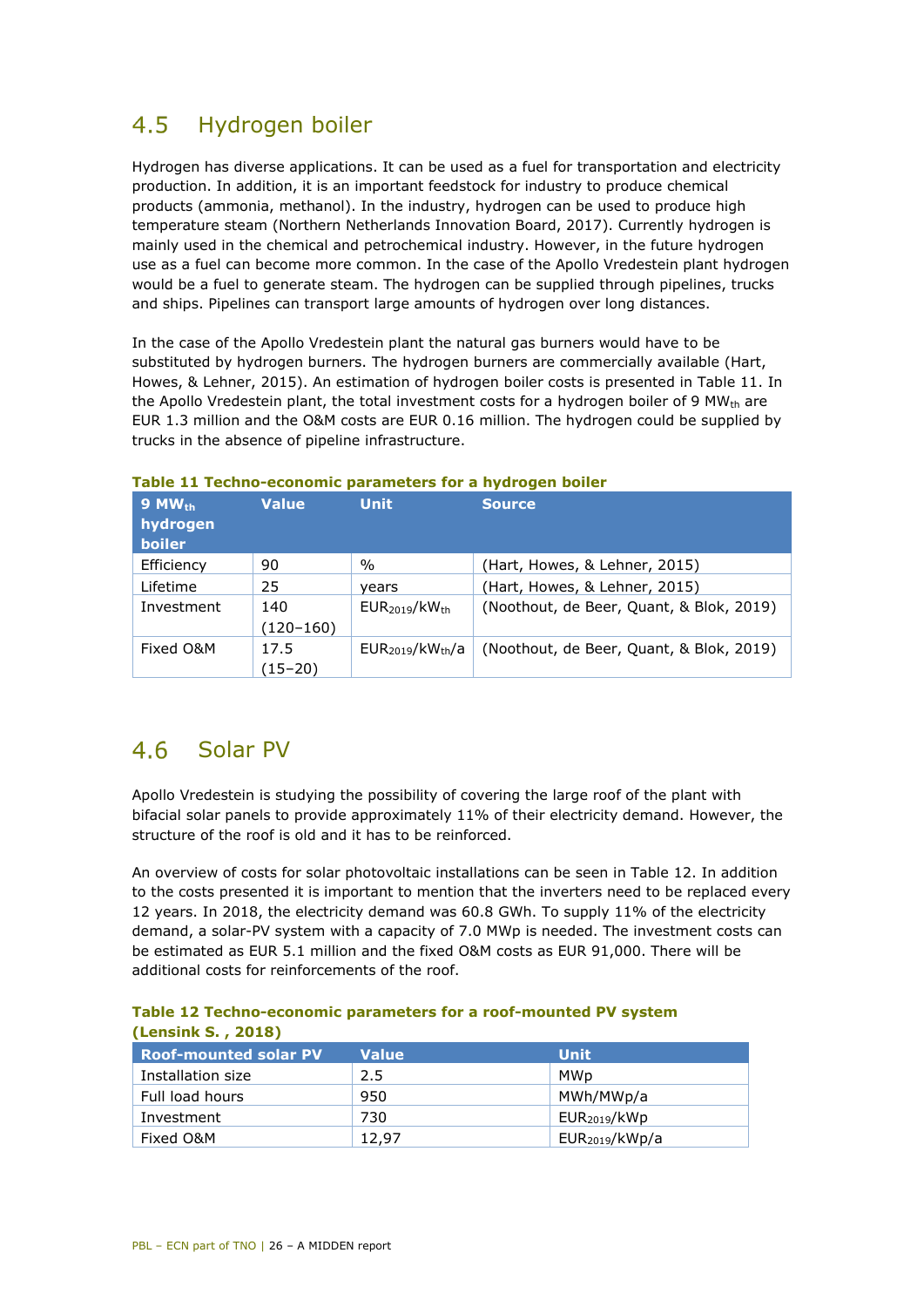# <span id="page-26-0"></span>5 Discussion

In this section the different decarbonisation options and their feasibility are discussed. Moreover, the preferences in the Apollo Vredestein plant for decarbonisation and important requirements are described.

The tyre manufacturing industry is concerned about the reduction in energy costs, in particular the costs due to the EU Emission Trading System. Moreover, providing an environmentally friendly product is important. Therefore, a reduction in the plant's emissions and the use of materials manufactured in sustainable processes are key for the industry.

A decarbonisation option for the Apollo Vredestein plant in the short term is the use of biomass to provide heat. The feasibility depends on the availability and price of biomass in the future. Biomass boilers are a technology already applicable and easy to include in the processes (Stork, de Beer, Lintmeijer, & den Ouden, 2018). This option is considered by Apollo Vredestein (Rudolf M. , 2018). Natural gas can also be substituted by green gas or biogas.

Currently, electrification of the industry is technically applicable. However, the economic feasibility of this technology in the Netherlands is limited due to costs of the grid connection, power prices and capacity tariffs (den Ouden, et al., 2017). In the case of Apollo Vredestein, the grid connection is an important barrier as important investments are required to modify the electricity infrastructure of the plant. A first step to electrification could be a hybrid boiler in which a gas-fired boiler and an electric boiler alternate depending on energy prices. Hybrid boilers could be an alternative business case to electric boilers which could reduce emissions and provide flexibility services to the grid (Hers, Afman, Cherif, & Rooijers, 2015).

Hydrogen is a potential alternative fuel that could be used in the Apollo Vredestein plant. The feasibility of this solution depends on the availability of a hydrogen supply network (pipelines, trucks) and the price of the fuel. The use of hydrogen as a fuel in industry could become more important in the future. The costs can be reduced if the current natural gas pipelines would be adapted for hydrogen transport.

For Apollo Vredestein providing a more environmentally friendly product is important. For instance, Apollo Vredestein is considering to consume recycled materials. To decide on the introduction of recycled materials, Apollo Vredestein considers the processes in which these materials are retrieved and their impact on the environment in terms of emissions and water use. The requirements of Apollo Vredestein can encourage the use of products from environmentally friendly processes.

Additionally, Apollo Vredestein can reduce the emission during the use phase of the tyres by reducing the rolling resistance. This is a global target already set in the industry. It is important to mention that the tyre specification requirements (e.g. safety, rolling resistance) have to be met. Therefore, there can be limits to the use of recycled materials, and collaboration between the parties is needed.

Apollo Vredestein is also considering to produce electricity from renewable energy sources, in particular installing PV technology on the plant roof. However, the roof is old and cannot support the PV panels. Currently, this project is still being considered.

Carbon capture and storage (CCS) has not been examined in this report. The infrastructure to store the  $CO<sub>2</sub>$  is not available at the moment and there are no projects expected in the area.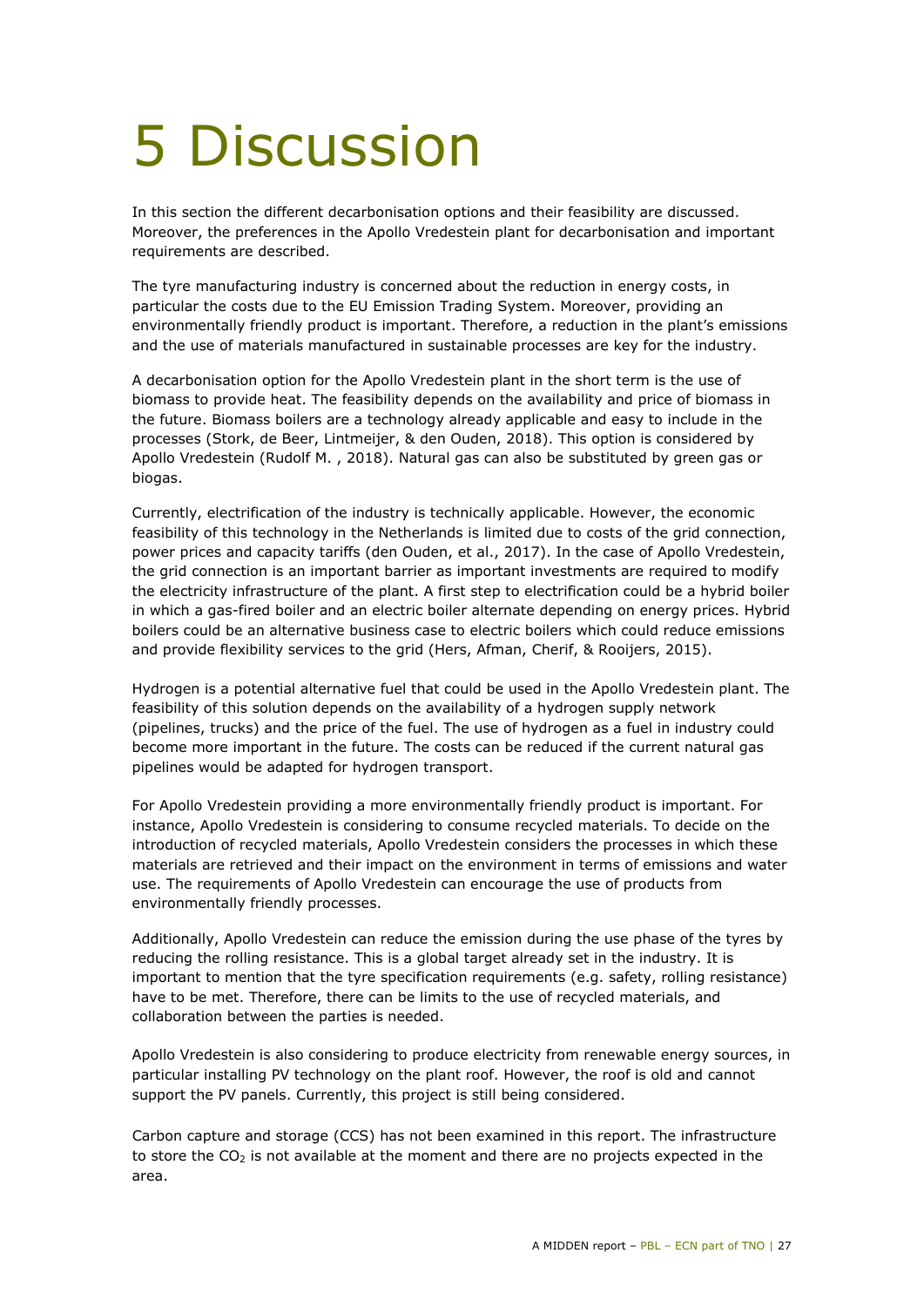# <span id="page-27-0"></span>References

AkzoNobel. (2019). *Energy and sustainability*. Retrieved from

- https://www.akzonobel.com/nl/generic-content/energie-en-duurzaamheid Apollo Tyres. (2019). *Apollo Vredestein*. Retrieved from Apollo Tyres:
- https://corporate.apollotyres.com/about-us/overview/apollo-vredestein/
- Apollo Tyres. (2019). *Making of a tyre*. Retrieved from Apollo Tyres: http://traditional.apollotyres.com/en-my/making-of-a-tyre
- Apollo Tyres. (2019). *Vredestein*. Retrieved from Apolly Tyres: https://corporate.apollotyres.com/about-us/brands/vredestein/
- Cleaver Brooks. (2013). *Electrode Boilers.*
- de Wolff, J., de Ronde, M., & Boots, M. (2018). *Electrification of industry; Facilitating the integration of offshore wind with Power-to-Heat in industry; Akzo Nobel, Deltalinqs, Shell & TenneT.* DNV GL.
- den Ouden, B., Lintmeijer, N., van Aken, J., Afman, M., Croezen, H., van Lieshout, M., Grift, J. (2017). *Electrification in the Dutch process industry; In-depth study of promising transition pathways and innovation opportunities for electrification in the Dutch process industry.* Berenschot, CE Delft, Industrial Energy Experts, Energy Matters.
- Donovan, P., Tottenham, F., Bruton, T., & Luker, S. (2011). *Using biomass for process steam boilers; Technical Report under the RASLRES project.* RASLRED.
- ETRMA. (2015). *End-of-life Tyre.* ETRMA.
- ETRMA. (2017). *Annual Report 2017.* European Tyre and Rubber manufacturers' association. ETRMA. (2017). *The European Tyre Industry. Facts and Figures.*
- European Commission. (2016). *European strategy for market development of innovation use of tyre recycled materials.* Retrieved from https://ec.europa.eu/growth/toolsdatabases/eip-raw-materials/en/content/european-strategy-market-developmentinnovative-use-tyre-recycled-materials
- European Commission. (2018). *Proposal for a Regulation of the European Parliament and of the Council on the labelling of tyres with respect to fuel efficiency and other esssential parameters and repealing Regulation (EC) No 1222/2009.*
- Grant Thornton. (2018). *Apollo Vredestein B.V. Annual Accounts 2017-18.*
- Hart, D., Howes, J., & Lehner, F. (2015). *Scenarios for deployment of hydrogen in contributing to meeting carbon budgets and the 2050 target.* E4tech, UCL Energy Institute, University College London, Kiwa Gastec.
- Hers, S., Afman, M., Cherif, S., & Rooijers, F. (2015). *Potential for Power-to-Heat in the Netherlands.* CE Delft.
- IEA. (2010). *Industrial Combustion Boilers, IEA ETSAP Technology Brief 01.*
- Lensink, S. (2018). *Eindadvies basisbedragen SDE+ 2019.* Den Haag: PBL.
- Lensink, S., & Cleijne, J. (2017). *Eindadvies basisbedragen SDE+ 2018.* ECN, DNV GL.
- LMC Automotive. (2018). *Global Light Vehicle Sales Update.*
- MAXXIS. (2018). *How a tire is made*. Retrieved from
	- https://www.maxxis.com/technology/how-a-tire-is-made
- NEa. (2019). *Emissiecijfers EU ETS*. Retrieved from

https://www.emissieautoriteit.nl/onderwerpen/rapportages-en-cijfersets/emissiecijfers-ets

- Netherlands Enterprise Agency. (2018). *Nederlandse lijst van energiedragers en standaard CO2 emissiefactoren, versie januari 2018.*
- NHTSA. (2006). *The Pneumatic Tire.* NHTSA.
- Noothout, P., de Beer, J., Quant, M., & Blok, K. (2019). *Verkenning uitbreiding SDE+ met industriële opties; Inschatting van subsidie-intensiteit van geselecteerde technologieën en evaluatie van knelpunten.* Navigant.